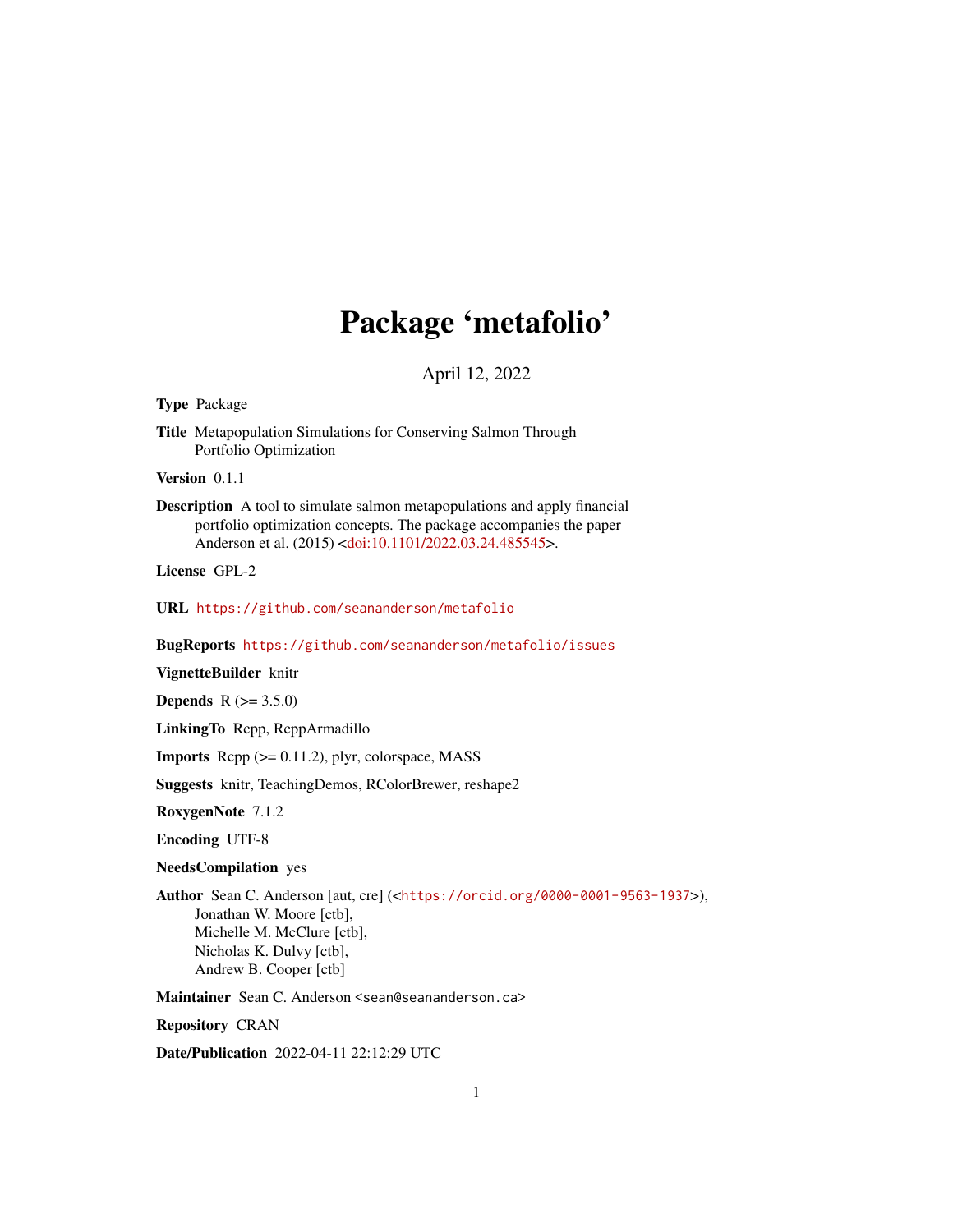## R topics documented:

| 3                                                                                                                                 |
|-----------------------------------------------------------------------------------------------------------------------------------|
| 3                                                                                                                                 |
| $\overline{4}$                                                                                                                    |
| 5                                                                                                                                 |
| 6                                                                                                                                 |
| 6                                                                                                                                 |
| 6                                                                                                                                 |
| 7                                                                                                                                 |
| 7                                                                                                                                 |
| 8                                                                                                                                 |
| 9                                                                                                                                 |
| 9                                                                                                                                 |
| 10                                                                                                                                |
| 11                                                                                                                                |
| 11                                                                                                                                |
| 12                                                                                                                                |
| 13                                                                                                                                |
| 14                                                                                                                                |
| 14                                                                                                                                |
| 15                                                                                                                                |
| 16                                                                                                                                |
| 19                                                                                                                                |
| 20                                                                                                                                |
| 21                                                                                                                                |
| 21                                                                                                                                |
| 22                                                                                                                                |
| 23                                                                                                                                |
| 24                                                                                                                                |
| 25                                                                                                                                |
| 26                                                                                                                                |
| 27                                                                                                                                |
| 28                                                                                                                                |
|                                                                                                                                   |
| 30                                                                                                                                |
| 30                                                                                                                                |
| 32                                                                                                                                |
| 33                                                                                                                                |
| thermal_integration $\dots \dots \dots \dots \dots \dots \dots \dots \dots \dots \dots \dots \dots \dots \dots \dots \dots$<br>34 |
| 35                                                                                                                                |
|                                                                                                                                   |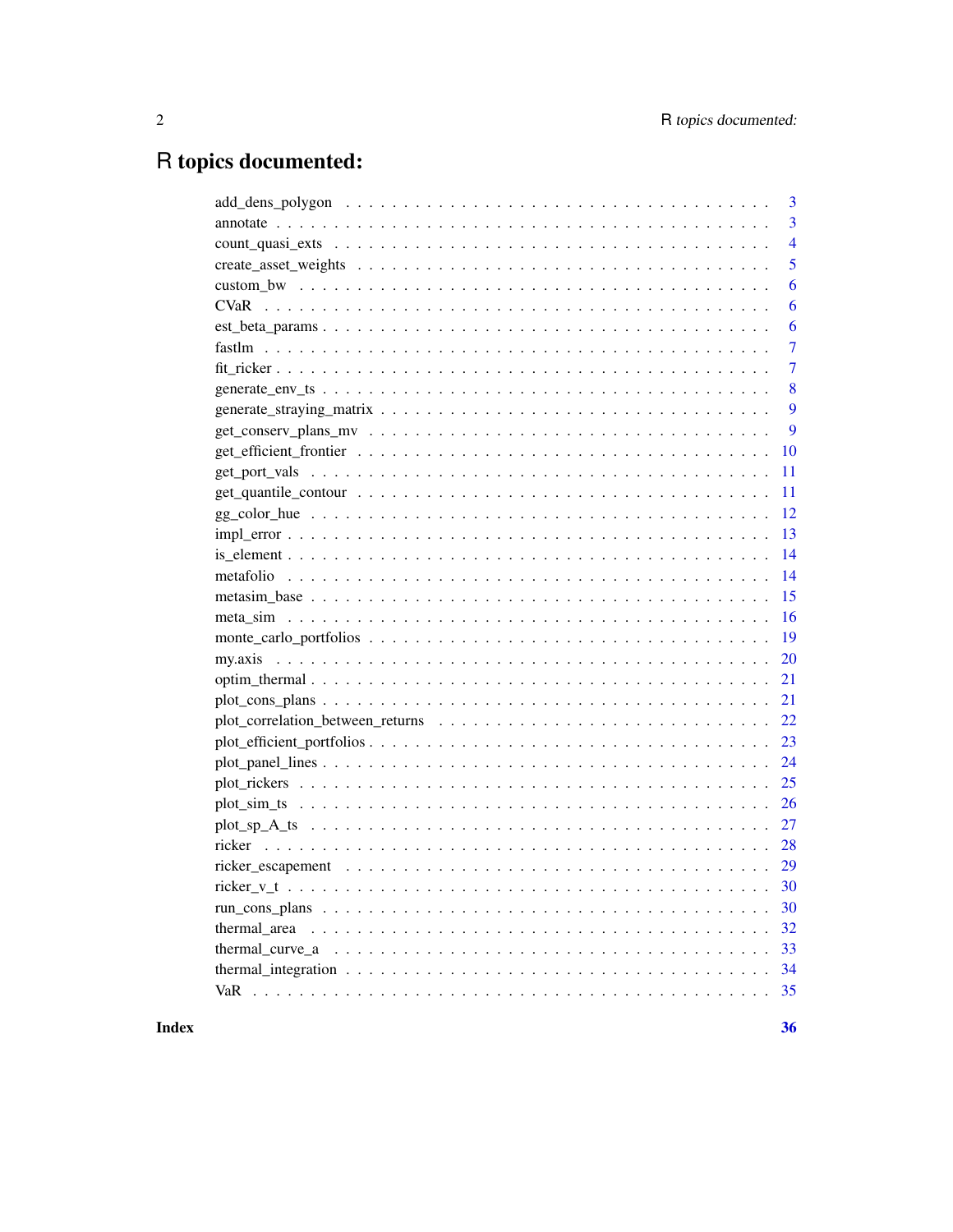<span id="page-2-0"></span>add\_dens\_polygon *Add a kernel density polygon*

## Description

Add a kernel density polygon

## Usage

```
add_dens_polygon(
  x,
  y,
  col,
  1wd = 1.7,
  alpha = c(0.25, 0.75),
  add_pts = FALSE,
  add_poly = TRUE
\mathcal{L}
```
## Arguments

| $\mathsf{x}$ | x values                                                                                              |
|--------------|-------------------------------------------------------------------------------------------------------|
| y            | y values                                                                                              |
| col          | Colour to add polygon with. Will be made into two levels of opacity.                                  |
| lwd          | lwd Line width                                                                                        |
| alpha        | A numeric vector of length 2 that gives the confidence levels for the two kernel<br>density polygons. |
| add_pts      | Logical: should points be added?                                                                      |
| add_poly     | Add polygons?                                                                                         |

| Add annotations to panel<br>annotate |  |  |  |
|--------------------------------------|--|--|--|
|--------------------------------------|--|--|--|

## Description

Add annotations to panel

```
annotate(label, xfrac = 0.008, yfrac = 0.18, pos = 4, cex = 0.9, ...)
```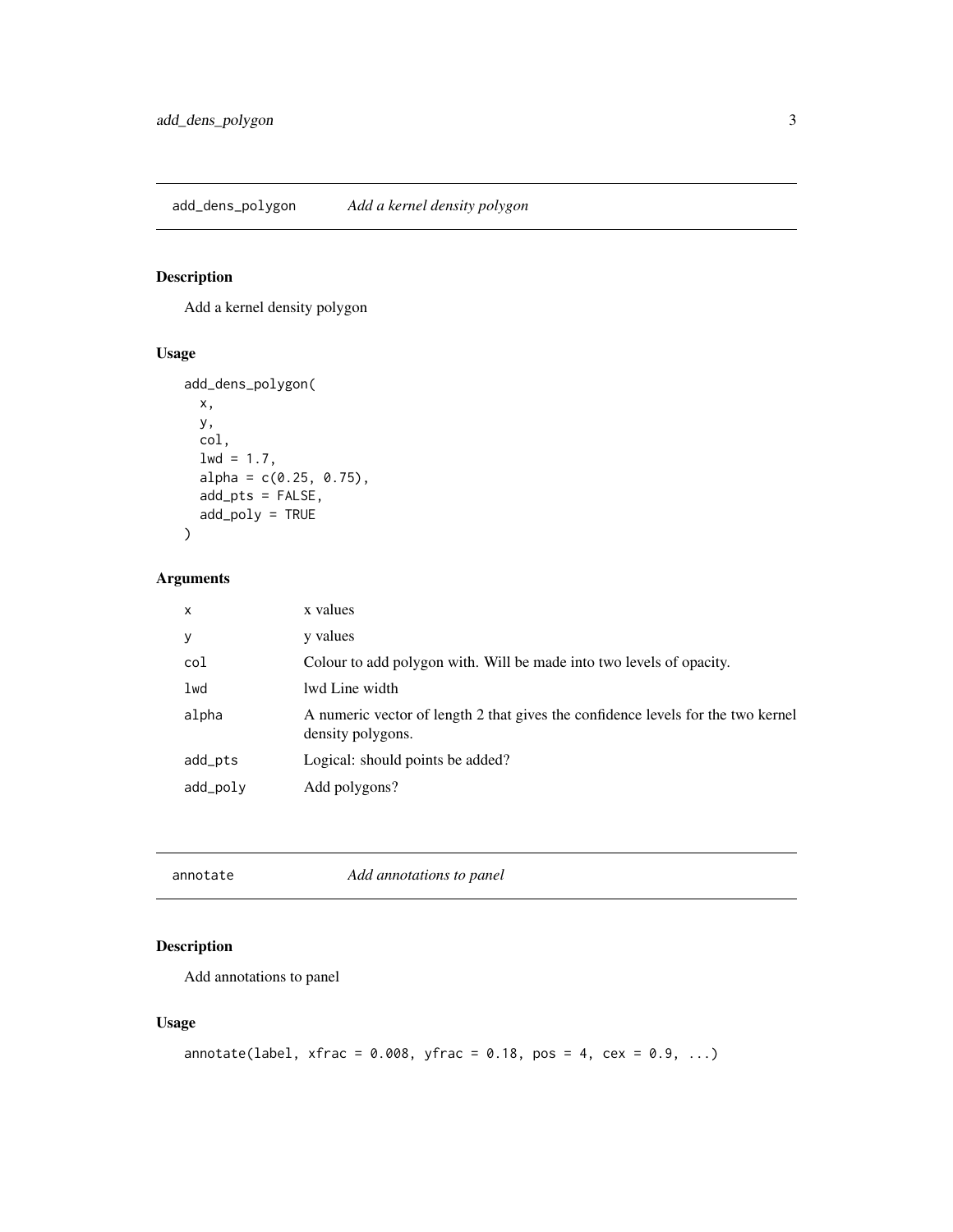<span id="page-3-0"></span>

| label | The text to add as a label                |
|-------|-------------------------------------------|
| xfrac | Fraction over from the left               |
| yfrac | Fraction down from the top                |
| pos   | Position of text to pass to text          |
| cex   | Character expansion value to pass to text |
|       | Anything else to pass to text             |

count\_quasi\_exts *Take* [meta\\_sim](#page-15-1) *output objects and count quasi extinctions*

#### Description

Take [meta\\_sim](#page-15-1) output objects and count quasi extinctions

#### Usage

```
count_quasi_exts(dat, quasi_thresh, ignore_pops_thresh = 5, duration = 1)
```
## Arguments

| dat                | Input data. Should be a list of lists. The first level corresponds to the conserva-<br>tion plan and the second level corresponds to the replicate.           |
|--------------------|---------------------------------------------------------------------------------------------------------------------------------------------------------------|
| quasi_thresh       | The quasi extinction threshold                                                                                                                                |
| ignore_pops_thresh |                                                                                                                                                               |
|                    | Threshold below which to ignore populations (e.g. if you started some popula-<br>tions with very low abundance and you don't want to count those populations. |
| duration           | Number of years that the abundance must be below the quasi_thresh before<br>being counted as quasi extinct.                                                   |

## Value

A list of matrices. The list elements correspond to the conservation plans. The columns of the matrix correspond to the subpopulations that were above the ignore\_pops\_thresh level. The rows of the matrix correspond to the replicates.

## Examples

```
## Not run:
set.seed(1)
w_plans <- list()
w_plans[[1]] <- c(5, 1000, 5, 1000, 5, 5, 1000, 5, 1000, 5)
w_plans[[2]] <- c(5, 5, 5, 1000, 1000, 1000, 1000, 5, 5, 5)
w_plans[[3]] <- c(rep(1000, 4), rep(5, 6))
w_plans[[4]] <- rev(w_plans[[3]])
```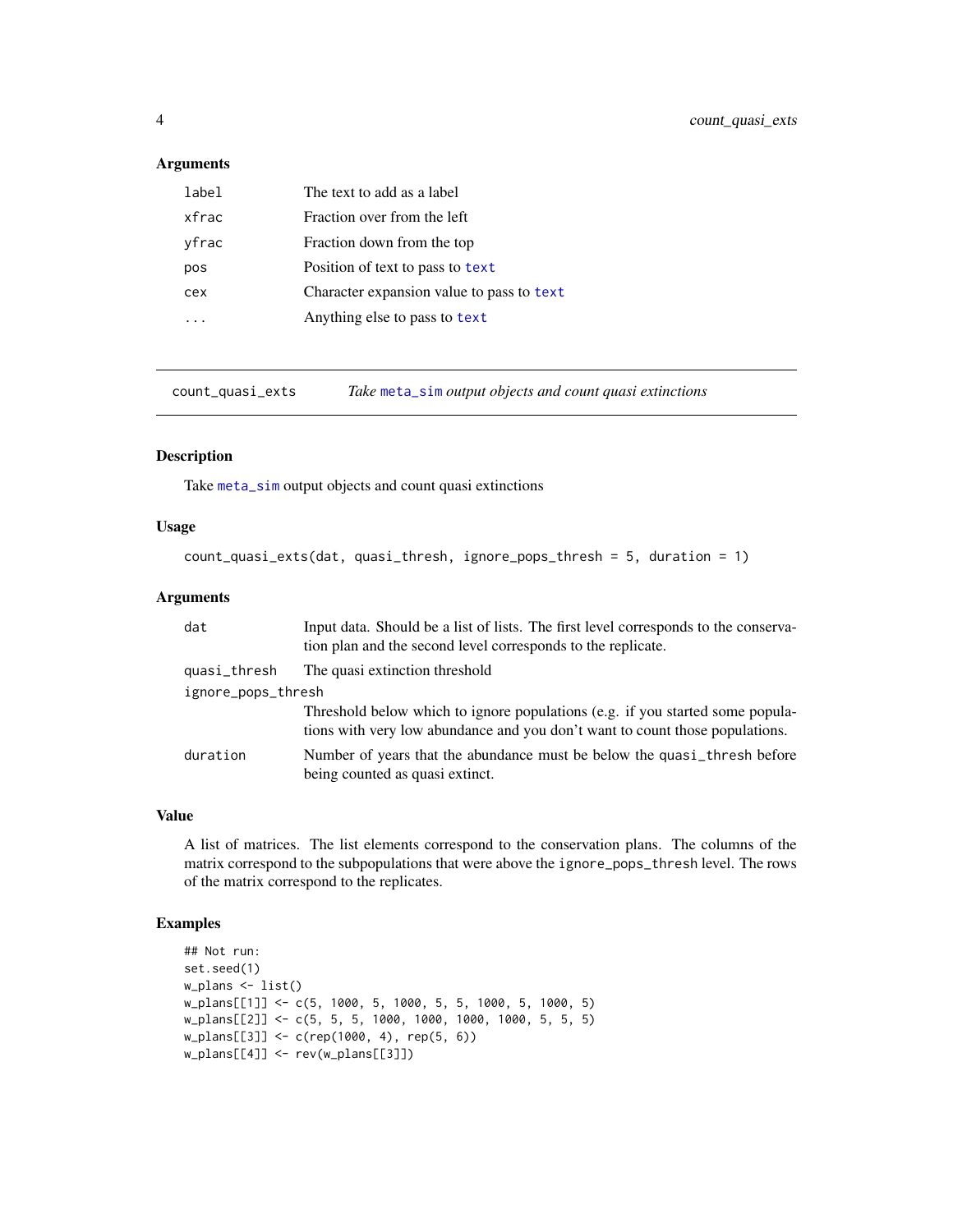```
plans_name_sp <- c("Full range of responses", "Most stable only",
"Lower half", "Upper half")
n_trials <- 50 # number of trials at each n conservation plan
n_plans <- 4 # number of plans
num_pops \leq -c(2, 4, 8, 16) # n pops to conserve
w \leftarrow list()for(i in 1:n_plans) { # loop over number conserved
 w[[i]] <- list()
 for(j in 1:n_trials) { # loop over trials
   w[[i]][[j]] \le - \text{matrix}(\text{rep}(625, 16), \text{ nrow} = 1)w[[i]][[j]][-sample(1:16, num_pops[i])] <- 5
 }
}
arma_{\text{conv}} params \leq 1 ist(mean_value = 16, ar = 0.1, sigma_env = 2, ma = 0)
x_arma_sp <- run_cons_plans(w, env_type = "arma", env_params = arma_env_params)
count_quasi_exts(x_arma_sp$plans_port, quasi_thresh = 200)
## End(Not run)
```
<span id="page-4-1"></span>create\_asset\_weights *Create an asset weights matrix*

#### **Description**

Create an asset weight matrix to run through the Monte Carlo algorithm and test possible portfolios.

#### Usage

```
create_asset_weights(n_pop, n_sims, weight_lower_limit = 0.02)
```
#### Arguments

n\_pop The number of subpopulations. n\_sims The number of simulations. weight\_lower\_limit

The lowest fraction allowed for a subpopulation weight. For example, a value of 0.02 means a subpopulation will at least be assigned 2% of the total capacity

## Value

A matrix. The columns represent subpopulations. The rows represent simulation repetitions.

#### Examples

```
create\_asset\_weights(n\_pop = 5, n\_sims = 10, weight\_lower\_limit = 0.001)
```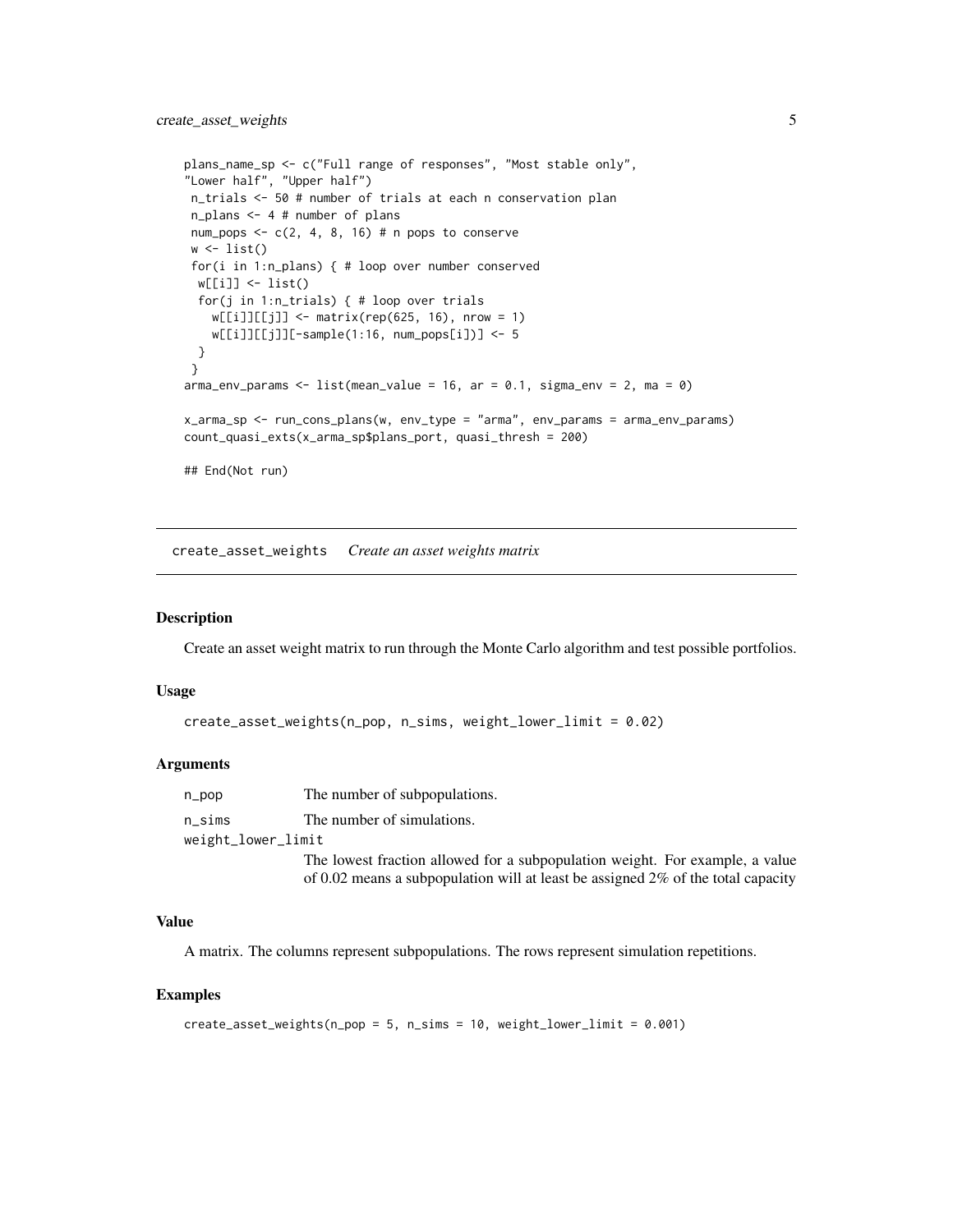<span id="page-5-0"></span>

Based on bandwidth.nrd from MASS. This version takes the absolute value of var to avoid errors.

## Usage

custom\_bw(x)

## Arguments

x A numeric vector

<span id="page-5-1"></span>

## CVaR *Conditional Value at Risk*

## Description

Get the conditional value at risk.

#### Usage

 $CVaR(x, probs = 0.05)$ 

## Arguments

|       | A numeric vector                                     |
|-------|------------------------------------------------------|
| probs | The probability cutoff to pass to the CVaR function. |

est\_beta\_params *Get beta parameters from mean and variance*

## Description

Get beta parameters from mean and variance

## Usage

est\_beta\_params(mu, var)

| mu  | Mean     |
|-----|----------|
| var | Variance |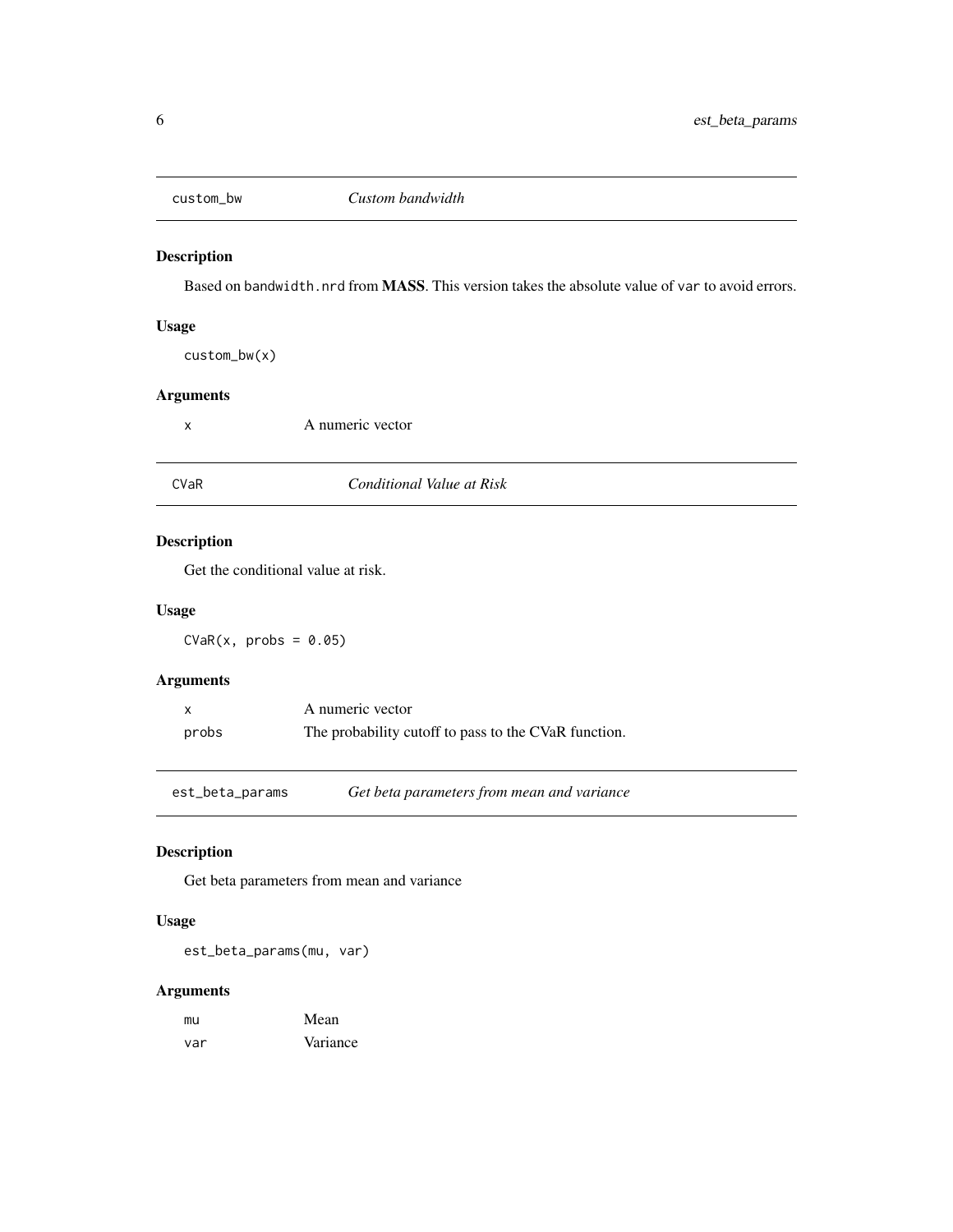<span id="page-6-0"></span>

Super fast linear regression

#### Usage

fastlm(yr, Xr)

## Arguments

| ٧r | Vector of y values |
|----|--------------------|
| Хr | Model matrix       |

<span id="page-6-1"></span>

|  | fit ricker |  |  |  |  |
|--|------------|--|--|--|--|
|  |            |  |  |  |  |

#### fit\_ricker *Fit Ricker linear regression*

#### Description

Fit a Ricker curve to spawner-recruit data and return the intercept (a) and slope (b). The model is fit via the RcppArmadillo package for speed..

## Usage

fit\_ricker(S, R)

### Arguments

| Spawners as a numeric vector.            |
|------------------------------------------|
| Recruits or returns as a numeric vector. |

#### Value

A named list with components a for the intercept and b for the slope.

## Examples

```
S <- seq(100, 1000, length.out = 100)
v_t <- rnorm(100, 0, 0.1)
R \le mapply(ricker_v_t, spawners = S, v_t = v_t, a = 1.9, b = 900, d = 1)
plot(S, log(R/S))
fit_ricker(S, R)
```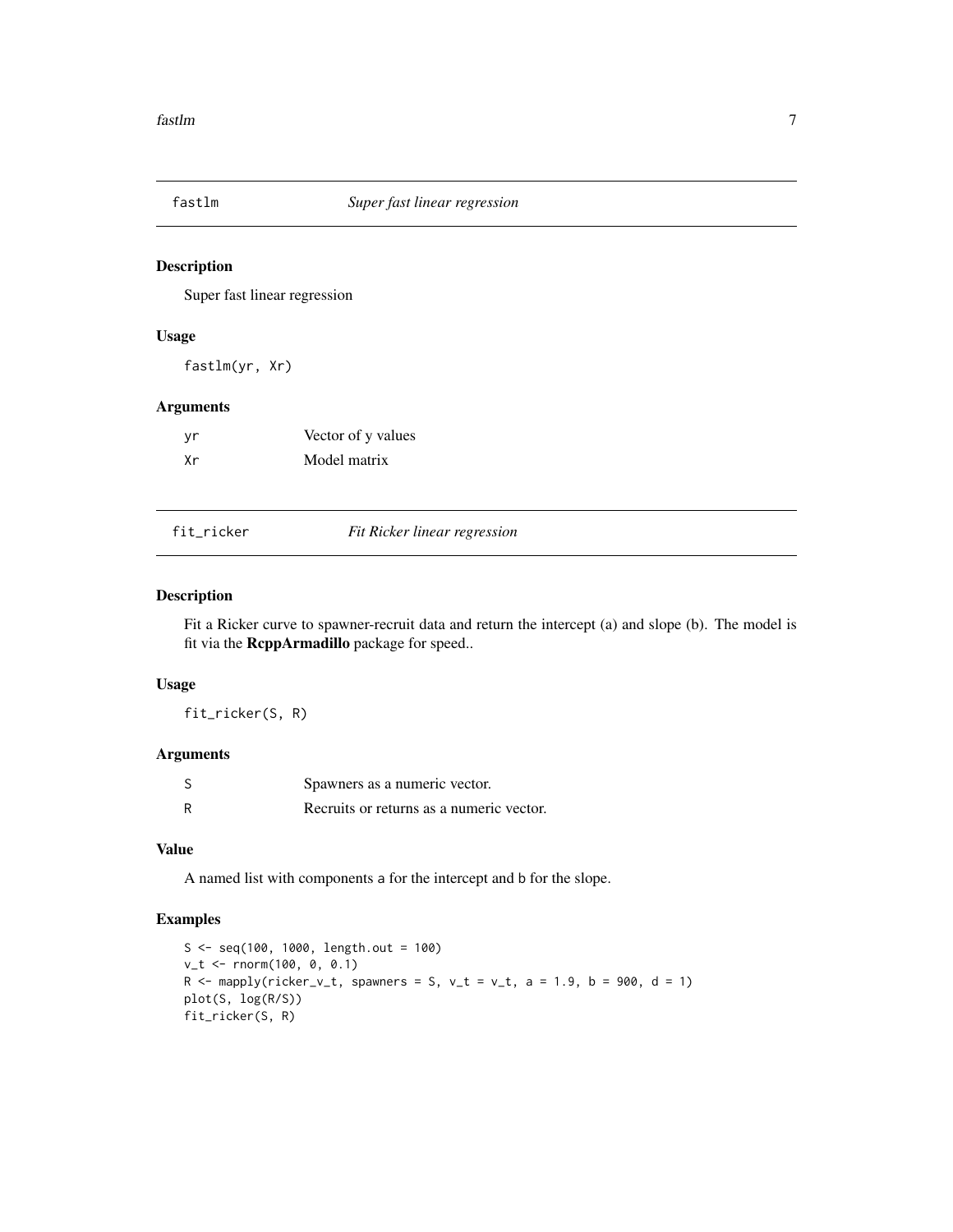<span id="page-7-1"></span><span id="page-7-0"></span>

Generate various types of environmental time series.

#### Usage

```
generate_env_ts(
 n_t,
  type = c("sine", "arma", "regime", "linear", "linear_arma", "constant"),
 sine_params = list(amplitude = 1, ang_frequency = 0.2, phase = 0, mean_value = 0,
    slope = 0, sigma_env = 0.02),
  arma_params = list(mean_value = 0, sigma_env = 0.5, ar = 0.4, ma = 0),
  regime_params = list(break_pts = c(25, 75), break_vals = c(-1, 0, 1)),
 linear_params = list(min_value = -1, max_value = 1, sigma_env = 0.1, start_t = 1),
 linear_arma_params = list(min_value = -1, max_value = 1, sigma_env = 0.1, start_t =
    1, ar = 0.4, ma = 0),
 constant\_params = list(value = 0))
```
#### Arguments

| $n_t$              | Length of time series.                                                                                                                                                                                                                                                 |
|--------------------|------------------------------------------------------------------------------------------------------------------------------------------------------------------------------------------------------------------------------------------------------------------------|
| type               | Type of time series to produce.                                                                                                                                                                                                                                        |
| sine_params        | Parameters controlling sine wave time series.                                                                                                                                                                                                                          |
| arma_params        | Parameters controlling ARMA time series.                                                                                                                                                                                                                               |
| regime_params      | Parameters controlling regime-shift time series.                                                                                                                                                                                                                       |
| linear_params      | Parameters controlling warming or cooling time series. Minimum environmen-<br>tal value, maximum environmental value, environmental standard deviation, and<br>the year to start the linear trend (useful if you're going to throw out the early<br>years as burn in). |
| linear_arma_params |                                                                                                                                                                                                                                                                        |
|                    | A combination of arma_params and linear_params.                                                                                                                                                                                                                        |
| constant_params    |                                                                                                                                                                                                                                                                        |

Parameter controlling constant time series.

## Examples

```
types <- c("sine", "arma", "regime", "linear", "linear_arma", "constant")
x \leftarrow list()
for(i in 1:6) x[[i]] \le generate_env_ts(n_t = 100, type = types[i])
op <- par(mfrow = c(5, 1), mar = c(3,3,1,0), cex = 0.7)
for(i in 1:6) plot(x[[i]], type = "o", main = types[i])par(op)
```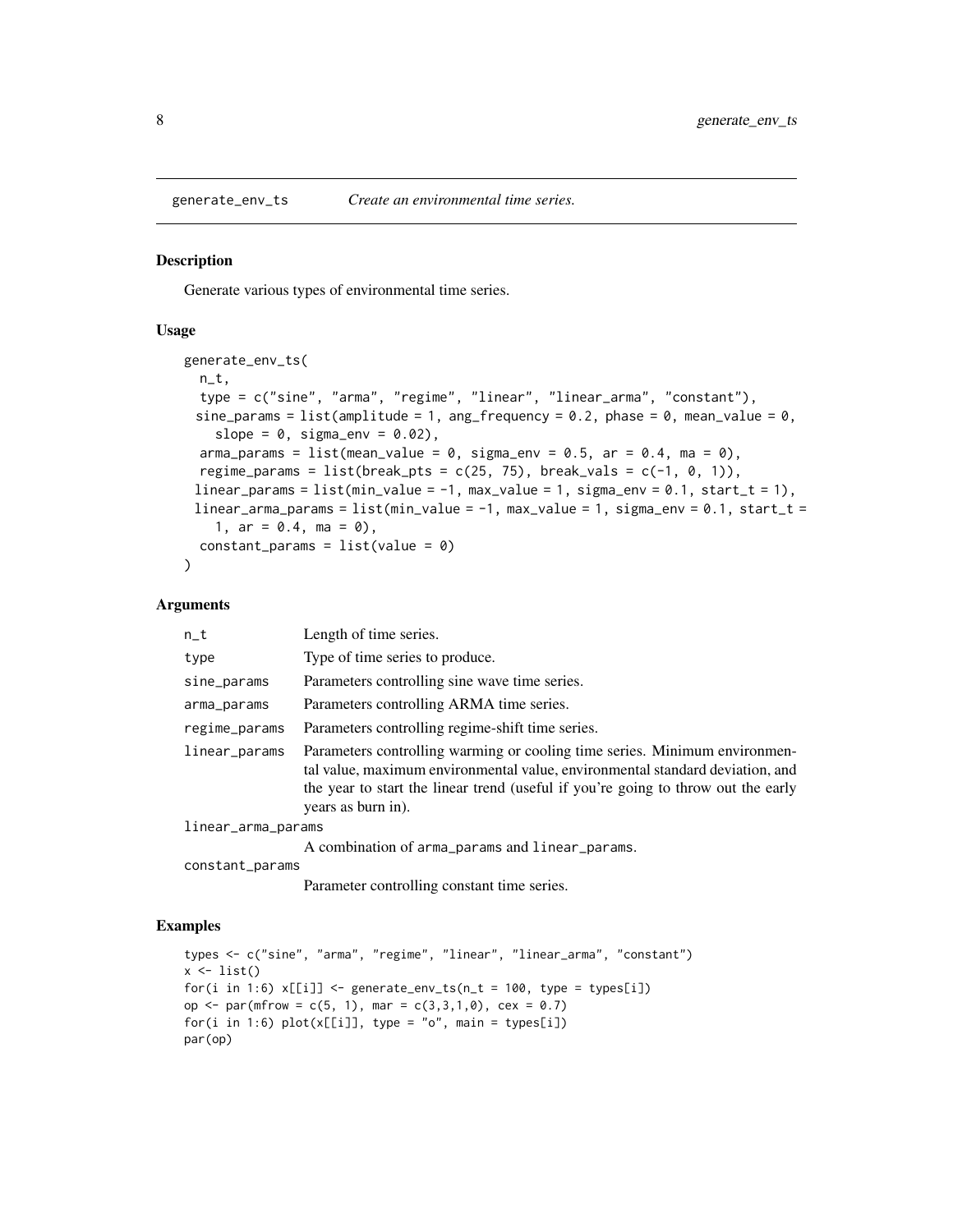<span id="page-8-0"></span>generate\_straying\_matrix

*Generate a matrix of straying proportions within a metapopulation*

#### Description

Generate a matrix of straying proportions within a metapopulation. Based on Eq. 2 in Cooper and Mangel (1999).

#### Usage

```
generate_straying_matrix(n_pop, stray_fraction, stray_decay_rate)
```
## Arguments

n\_pop Number of subpopulations. stray\_fraction Fraction of individuals that stray from a given subpopulation.

stray\_decay\_rate

Exponential rate that straying decays with distance between subpopulations.

#### References

Cooper, A.B. and Mangel, M. 1999. The dangers of ignoring metapopulation structure for the conservation of salmonids. Fish. Bull. 97(2): 213-226.

## Examples

```
x <- generate_straying_matrix(10, 0.01, 0.3)
image(x, col = rev(head.colors(12)))
```
get\_conserv\_plans\_mv *Run simulation for conservation schemes*

#### Description

Run the metapopulation simulation for various conservation prioritization schemes.

```
get_conserv_plans_mv(
  weights,
  reps = 150,
  assess\_freq = 5,
 burn = 1:30,
  risk_fn = var,
  ...
)
```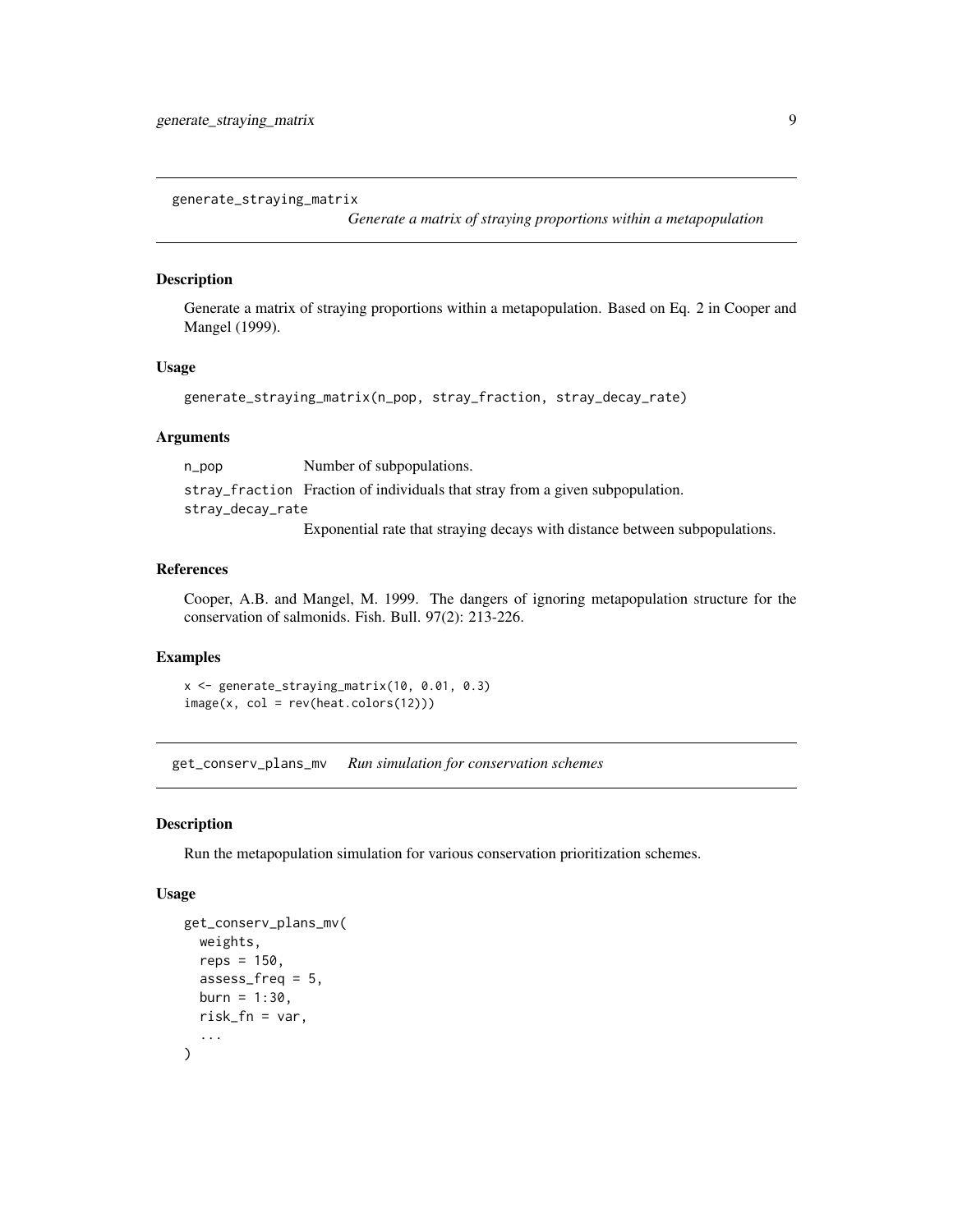<span id="page-9-0"></span>

| weights     | A matrix of habitat weights. Each row corresponds to another scenario. Each<br>column is a different habitat location.                                                                  |
|-------------|-----------------------------------------------------------------------------------------------------------------------------------------------------------------------------------------|
| reps        | Number of portfolios to simulate.                                                                                                                                                       |
| assess_freq | The frequency (in generations) of spawner-recruit re-assessment. Passed to<br>$meta$ _sim.                                                                                              |
| burn        | Cycles to throw out as burn in.                                                                                                                                                         |
| risk_fn     | Type of variance or risk metric. By default takes the variance. Instead you can<br>supply any function that takes a numeric vector and returns some single numeric<br>value. E.g. CVaR. |
| $\ddots$    | Other values to pass to meta_sim.                                                                                                                                                       |
|             |                                                                                                                                                                                         |

## Value

Returns the portfolio mean and variance values and the simulation runs.

get\_efficient\_frontier

*Get the efficient frontier from mean and variance values*

## Description

Get the efficient frontier from mean and variance values

## Usage

```
get_efficient_frontier(m, v)
```

| m | A vector of mean values     |
|---|-----------------------------|
|   | A vector of variance values |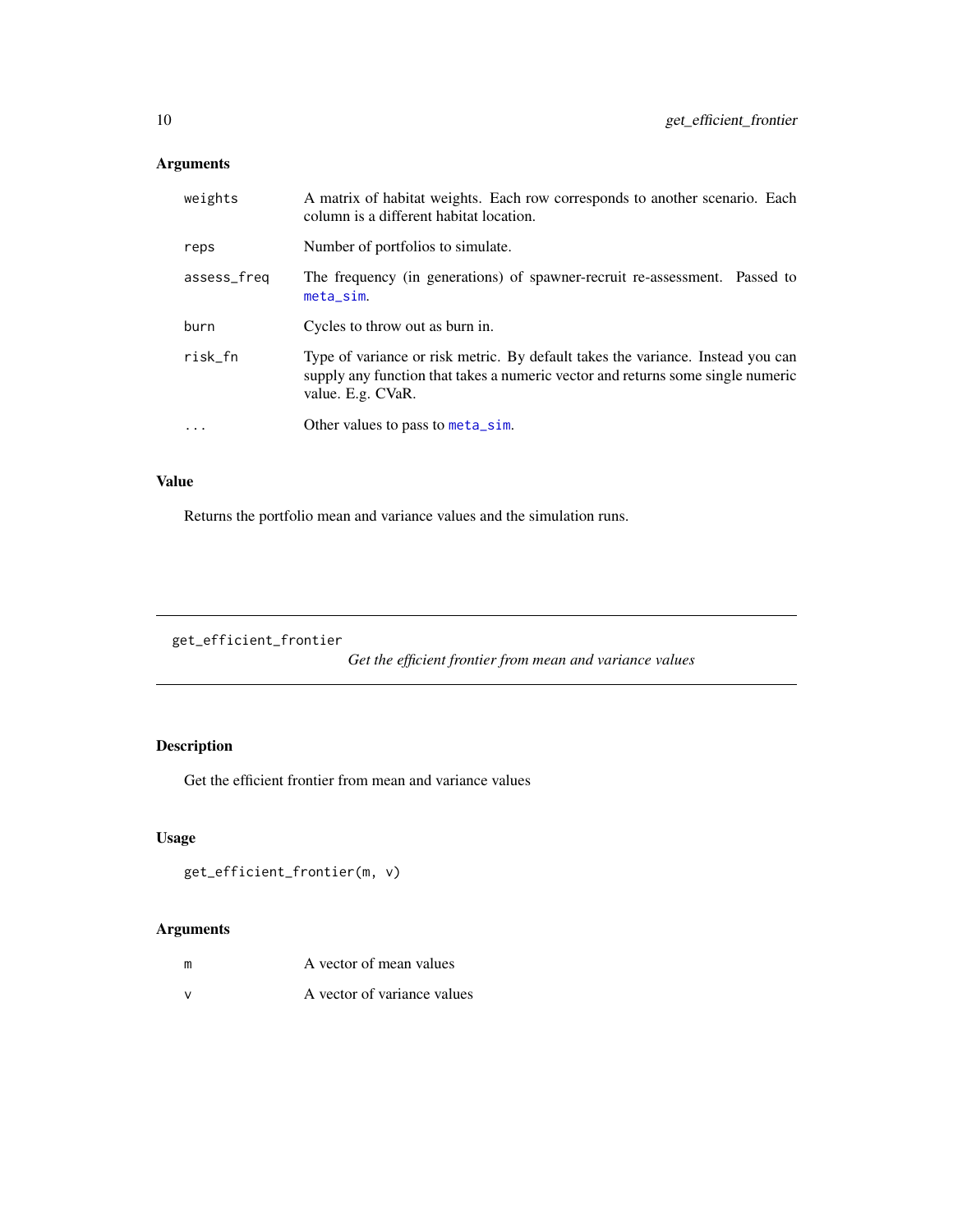<span id="page-10-0"></span>

Takes a list created by [meta\\_sim](#page-15-1) and returns the mean and variance (or risk metric) values. This function is used by other internal functions, but can also be used as its own low-level function.

## Usage

 $get\_port\_vals(x, risk_fn = var, burn = 1:30)$ 

#### Arguments

| X       | A list object as returned from meta_sim                                                                                                                                                 |
|---------|-----------------------------------------------------------------------------------------------------------------------------------------------------------------------------------------|
| risk_fn | Type of variance or risk metric. By default takes the variance. Instead you can<br>supply any function that takes a numeric vector and returns some single numeric<br>value. E.g. CVaR. |
| burn    | Number of years to throw out as burn in                                                                                                                                                 |

## Value

A data frame with columns for the mean (m) and variance (v).

## See Also

[plot\\_cons\\_plans](#page-20-1)

#### Examples

```
arma_{\text{conv}} params \leq 1 ist(mean_value = 16, ar = 0.1, sigma_env = 2, ma = 0)
base1 <- meta_sim(n_pop = 10, env_params = arma_env_params, env_type =
  "arma", assess_freq = 5)
get_port_vals(base1)
```
get\_quantile\_contour *Get quantile contour*

## Description

Get quantile contour

#### Usage

 $get_quantile_contour(x, alpha = 0.8)$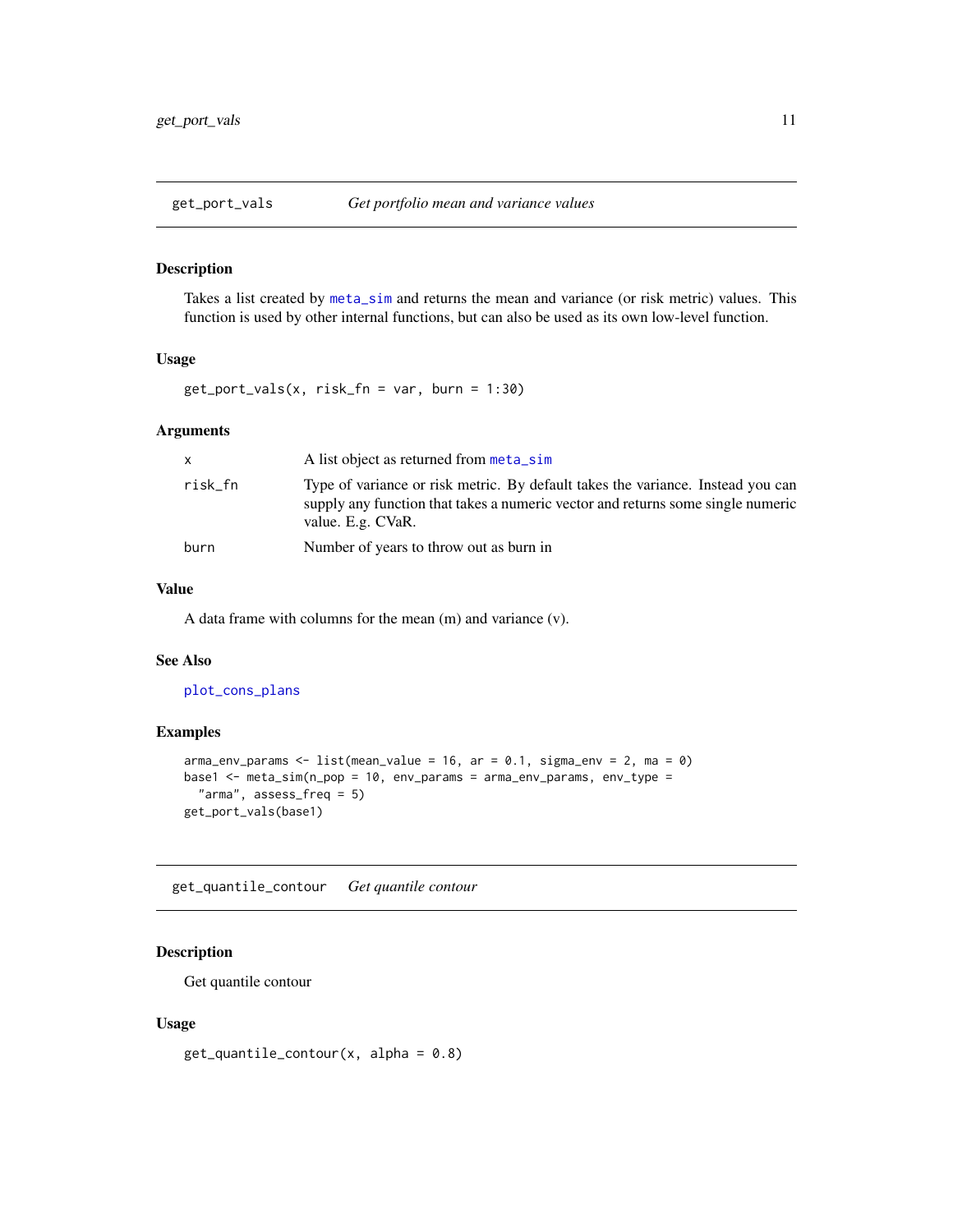<span id="page-11-0"></span>

| x     | Output from kde2d.  |
|-------|---------------------|
| alpha | The quantile level. |

gg\_color\_hue *ggplot2-like colour scale in HCL space*

## Description

ggplot2-like colour scale in HCL space

## Usage

```
gg_{\text{color}} - \text{blue}(n, \text{hue\_min} = 10, \text{hue\_max} = 280, \ 1 = 62, \ c = 100)
```
## Arguments

|         | Number of colours to return.             |
|---------|------------------------------------------|
| hue_min | Minimum hue value in the range $[0,360]$ |
| hue_max | Maximum hue value in the range $[0,360]$ |
|         | Luminance in the range $[0,100]$         |
|         | Chroma of the colour.                    |

## Details

See the [hcl](#page-0-0) function for details.

## Value

A vector of colour values.

## Examples

gg\_color\_hue(10)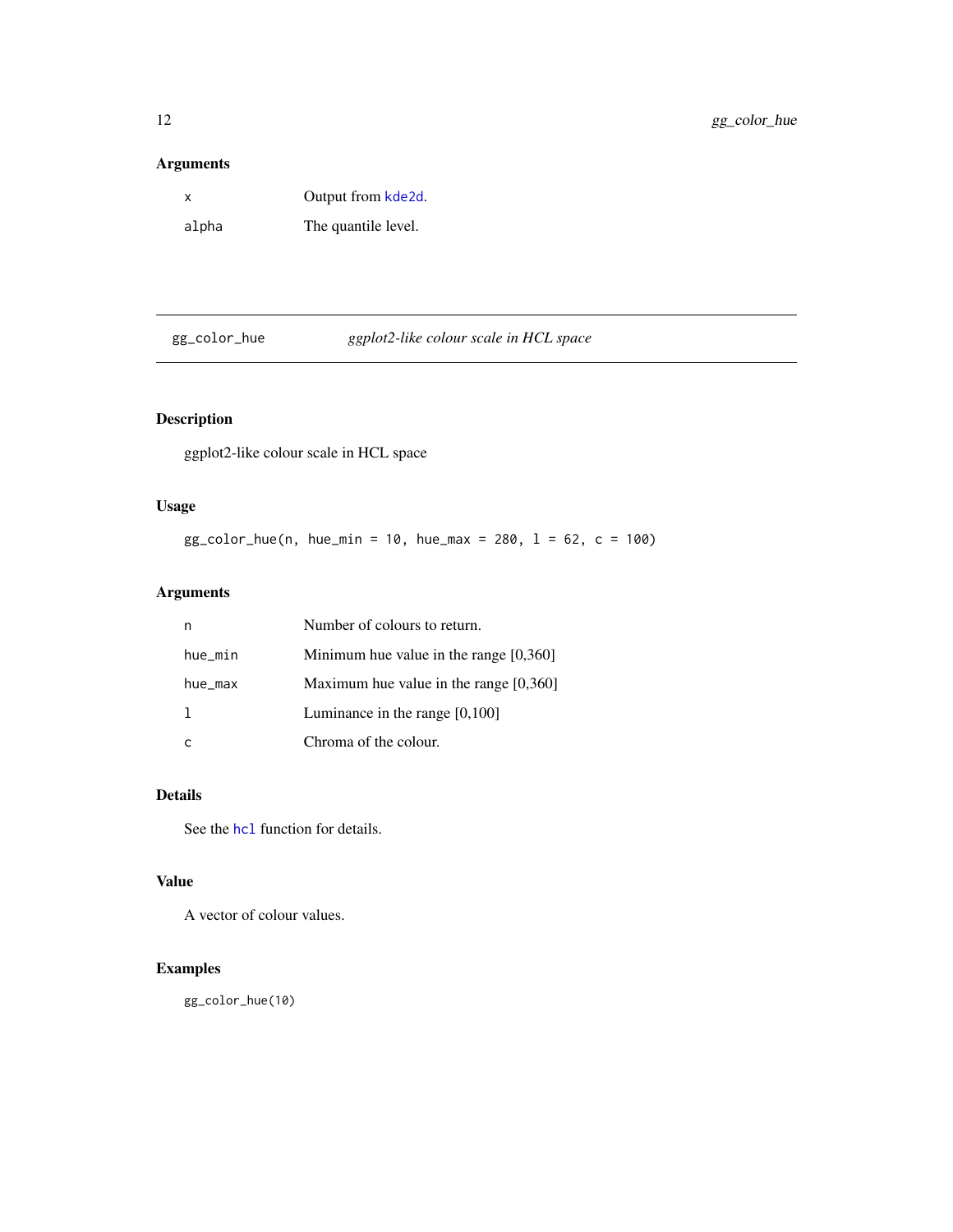<span id="page-12-1"></span><span id="page-12-0"></span>

Add implementation error with a beta distribution.

#### Usage

impl\_error(mu, sigma\_impl)

#### Arguments

| mu         | The mean                                |
|------------|-----------------------------------------|
| sigma_impl | Implementation error standard deviation |

## Value

A single numeric values representing a sample from a beta distribution with the specified mean and standard deviation.

#### References

Morgan, M. G. & Henrion, M. (1990). Uncertainty: A Guide to Dealing with Uncertainty in Quantitative Risk and Policy Analysis. Cambridge University Press.

Pestes, L. R., Peterman, R. M., Bradford, M. J., and Wood, C. C. (2008). Bayesian decision analysis for evaluating management options to promote recovery of a depleted salmon population. 22(2):351-361.

http://stats.stackexchange.com/questions/12232/calculating-the-parameters-of-a-beta-distribution-usingthe-mean-and-variance

## Examples

```
y \leq - sapply(1:200, function(x) impl_error(0.5, 0.2))
hist(y)
y \leq - sapply(1:200, function(x) impl_error(0.3, 0.1))
hist(y)
```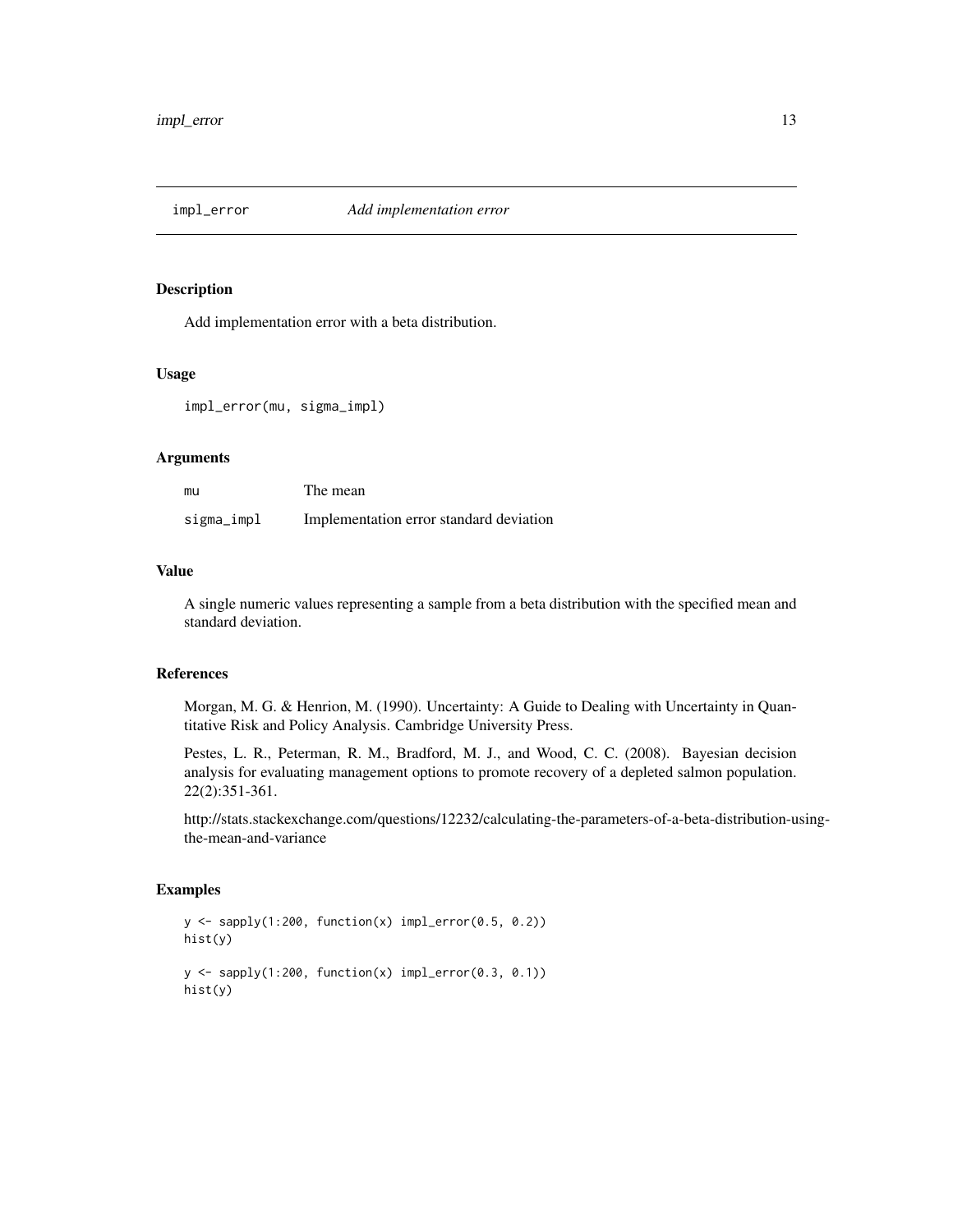<span id="page-13-0"></span>

Check if x is an element of y.

#### Usage

is\_element(x, y)

#### Arguments

| An integer to check                        |
|--------------------------------------------|
| A vector to check if x is an element of y. |

| metafolio | metafolio: An R package to simulate metapopulations for portfolio |
|-----------|-------------------------------------------------------------------|
|           | optimization                                                      |

#### Description

The **metafolio** R package is a tool to simulate metapopulations and apply financial portfolio optimization concepts. The package was originally written for salmon simulations, so some of the language refers to salmon-specific terminology, but the package could be used and/or adopted for other taxonomic groups.

#### Details

The main simulation function is [meta\\_sim](#page-15-1). This function takes care of running an individual simulation iteration. The package also contains functions for exploring conservation scenarios with these simulations (see the "Assessing multiple conservation scenarios" section below), and find optimal conservation strategies (see the "Portfolio optimization section" below).

#### Running a simulation once

To run a single simulation iteration, see the function [meta\\_sim](#page-15-1). To plot the output from one of these simulations, see the function [plot\\_sim\\_ts](#page-25-1).

#### Assessing multiple conservation scenarios

You can use [run\\_cons\\_plans](#page-29-1) to run [meta\\_sim](#page-15-1) for multiple iterations and across multiple conservation strategies. These strategies could focus on the spatial distribution of conservation or on the number of populations conserved.

The function [plot\\_cons\\_plans](#page-20-1) can plot the output from [run\\_cons\\_plans](#page-29-1).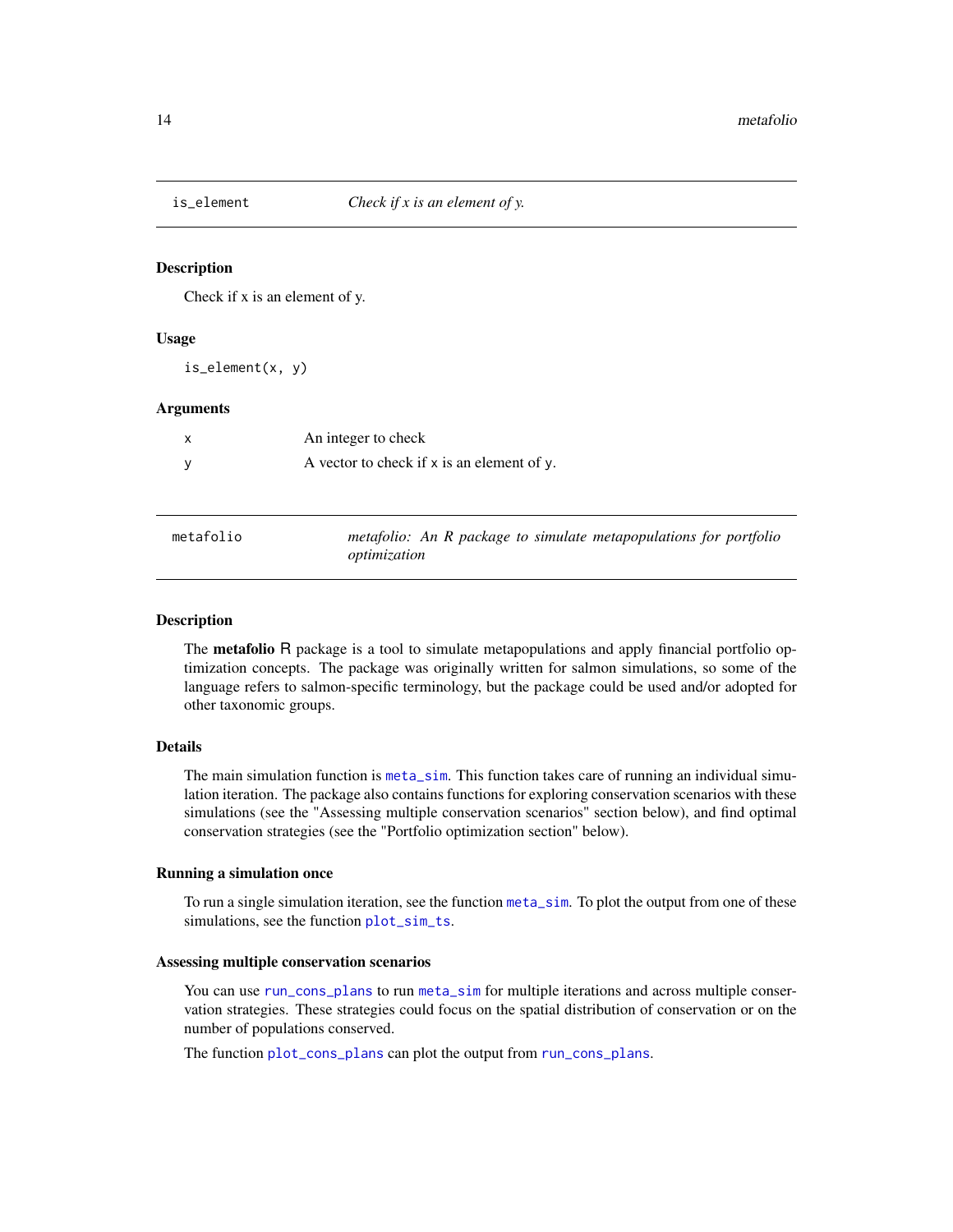#### <span id="page-14-0"></span>metasim\_base 15

#### Specifying environmental patterns

When you run [meta\\_sim](#page-15-1) you can specify the environmental signal. One of the arguments is a list of options to pass to [generate\\_env\\_ts](#page-7-1), which controls the environmental pattern.

#### Diagnostic plots

metafolio contains some additional plotting functions to inspect the spawner-return relationships and the correlation between returns: [plot\\_rickers](#page-24-1), and [plot\\_correlation\\_between\\_returns](#page-21-1).

## Portfolio optimization

metafolio also contains some experimental functions for finding optimal conservation strategies (an efficient frontier). This is analogous to financial portfolio where the goal is to find the investment weights that maximizes expected return for a level of expected risk, or vice-versa. Presently, these functions rely on Monte Carlo sampling, and so are rather slow.

For this purpose, the function [create\\_asset\\_weights](#page-4-1) can generate a matrix of asset weights, which can then be passed to [monte\\_carlo\\_portfolios](#page-18-1) to do the optimization itself. [plot\\_efficient\\_portfolios](#page-22-1) can be used to plot the optimization output.

See the package vignette vignette("metafolio") for more extensive explanation of how to use metafolio along with some examples.

metasim\_base *Base-level metapopulation simulation function*

#### Description

This is an Rcpp implementation of the main simulation. It is meant to be called by [meta\\_sim](#page-15-1).

```
metasim_base(
  n_pop,
  n_t,
  spawners_0,
 b,
  epsilon_mat,
  A_params,
  add_straying,
  stray_mat,
  assess_years,
  r_escp_goals,
  sigma_impl,
  add_impl_error,
  decrease_b,
  debug
)
```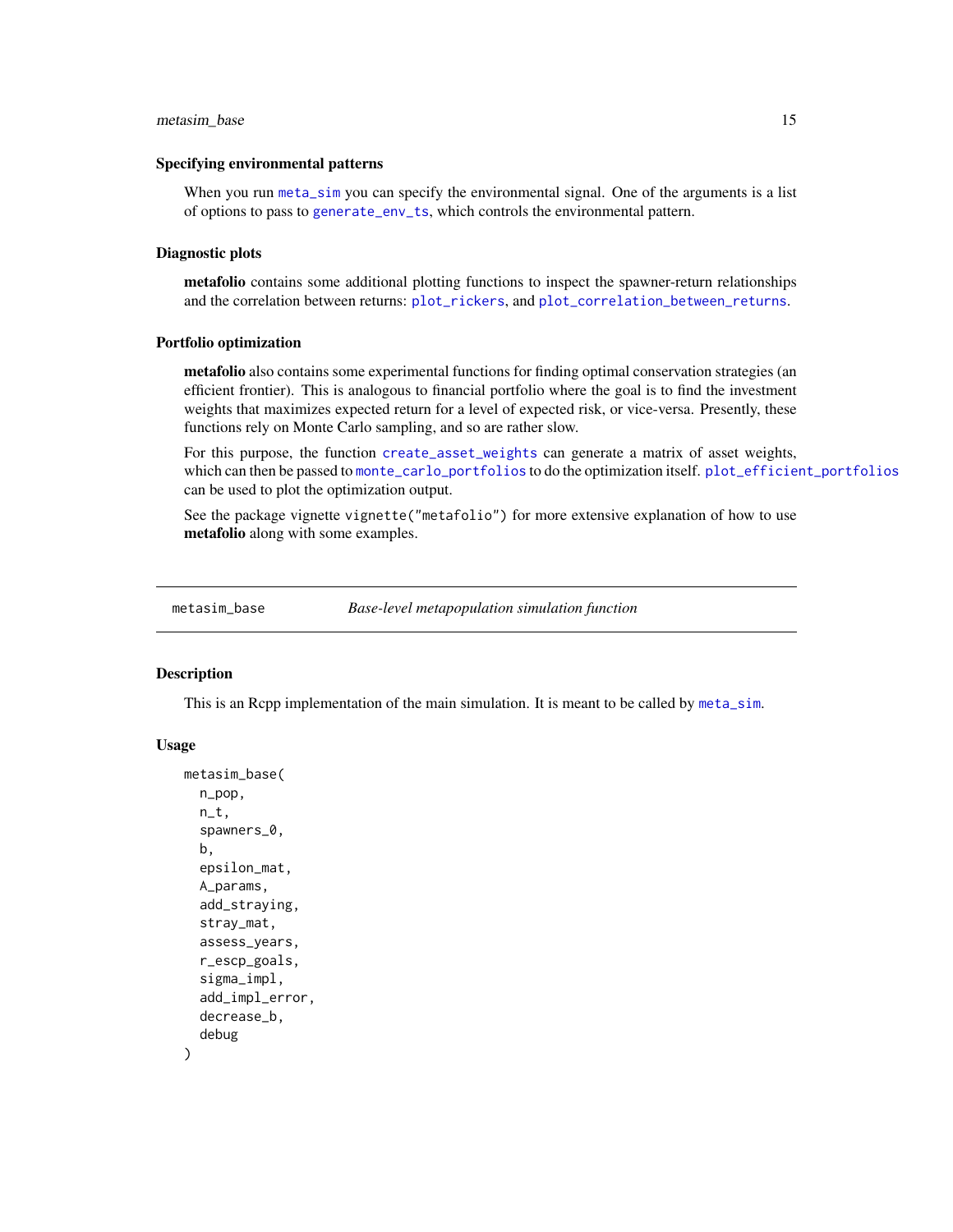<span id="page-15-0"></span>

| n_pop        | Number of populations                                                                                                                                                                 |
|--------------|---------------------------------------------------------------------------------------------------------------------------------------------------------------------------------------|
| $n_t$        | The number of years.                                                                                                                                                                  |
| spawners_0   | A vector of spawner abundances at the start of the simulation. Length of the<br>vector should equal the number of populations.                                                        |
| b            | Ricker density-dependent parameter. A vector with one numeric value per pop-<br>ulation.                                                                                              |
| epsilon_mat  | A matrix of recruitment deviations.                                                                                                                                                   |
| A_params     | A matrix of Ricker a parameters                                                                                                                                                       |
| add_straying | Implement straying between populations?                                                                                                                                               |
| stray_mat    | A straying matrix.                                                                                                                                                                    |
| assess_years | A vector of years to assess a and b in                                                                                                                                                |
| r_escp_goals | A matrix of escapement goals.                                                                                                                                                         |
| sigma_impl   | Implementation standard deviation for the implementation error beta distribu-<br>tion.                                                                                                |
|              | add_impl_error Add implementation error? Implementation error is derived using impl_error.                                                                                            |
| decrease_b   | A numeric value to decrease all streams by each generation. This is intended to<br>be used to simulate habitat loss, for example though stream flow reduction with<br>climate change. |
| debug        | Boolean. Should some debuging messages be turned on?                                                                                                                                  |
|              |                                                                                                                                                                                       |
| meta_sim     | Run a single metapopulation simulation.                                                                                                                                               |

## <span id="page-15-1"></span>Description

This is the master function for running metafolio simulations. It runs a single iteration of a simulation. The arguments can be manipulated with other functions in the package to use this function as part of a portfolio analysis.

```
meta_sim(
 n_t = 130,
 n_{pop} = 10,
  stray_decay_rate = 0.1,
  stray_fraction = 0.02,
  b = rep(1000, n_pop),spawners_0 = round(b),
  signa_v = 0.7,
  v_rho = 0.4,
  a_width_param = c(seq(0.08, 0.04, length.out = n_pop/2), rev(seq(0.08, 0.04,
```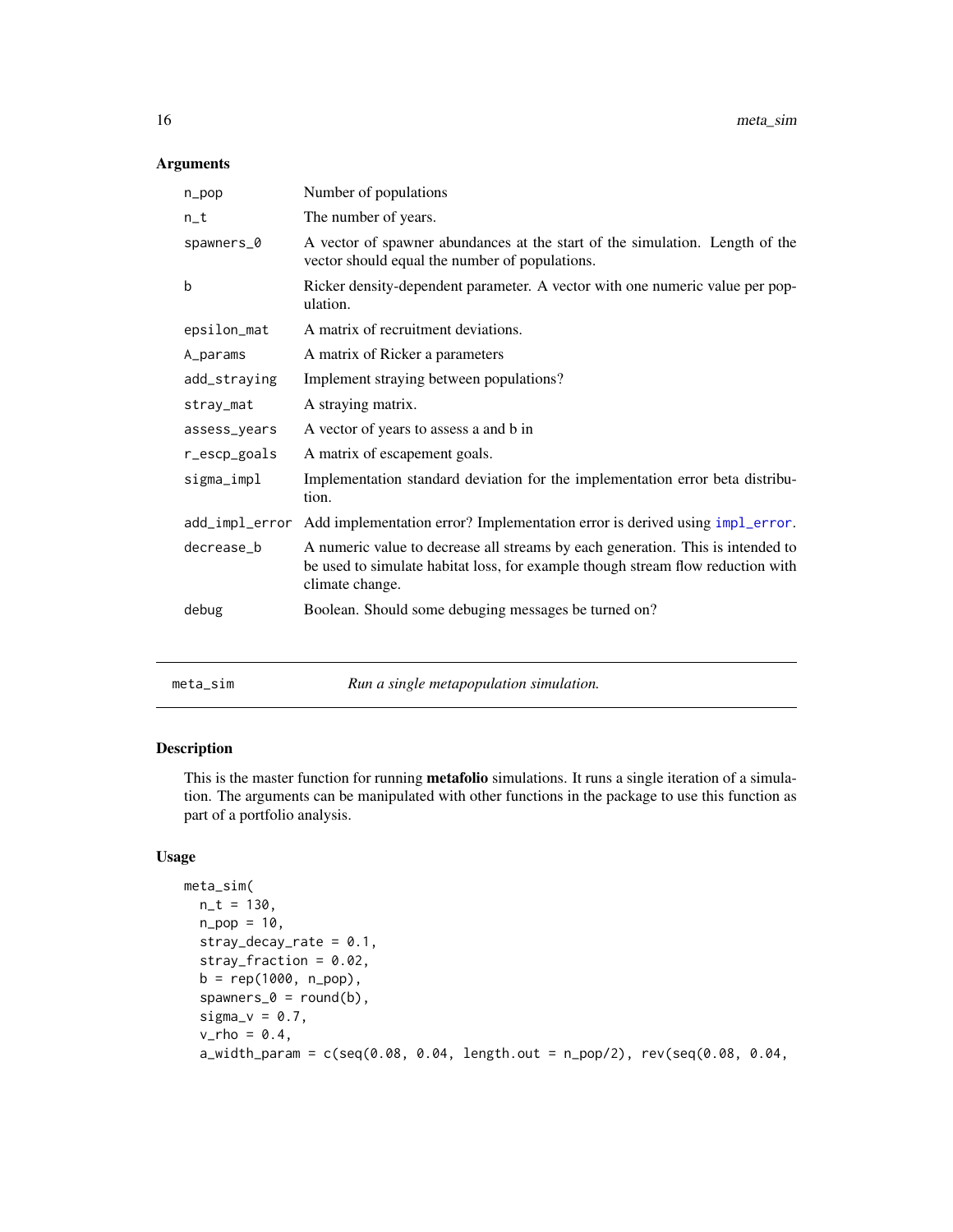```
length.out = n\_pop(2)),
option_temp = seq(13, 19, length.out = n.pop),max_a = thermal_integration(n_pop),
env_type = c("sine", "arma", "regime", "linear", "constant"),
env_params = list(amplitude = 3.2, ang_frequency = 0.2, phase = runif(1, -pi, pi),
  mean_value = 15, slope = 0, sigma_env = 0.3),
start_assessment = 20,
a<sup>1im</sup> = c(0.02, 4),
b<sup>1im = c(0.5, 1.5),</sup>
silence_warnings = TRUE,
sigmoid = 0.1,assess_freq = 10,
use_cache = FALSE,
cache_env = FALSE,
add_straying = TRUE,
add_impl_error = TRUE,
skip_saving_cache = FALSE,
decrease_b = 0,
debug = FALSE
```
 $\lambda$ 

| $n_t$            | The number of years.                                                                                                                                                                  |
|------------------|---------------------------------------------------------------------------------------------------------------------------------------------------------------------------------------|
| $n$ _pop         | Number of populations                                                                                                                                                                 |
| stray_decay_rate |                                                                                                                                                                                       |
|                  | Rate that straying (exponentially) decays with distance.                                                                                                                              |
|                  | stray_fraction Fraction of fish that stray from natal streams.                                                                                                                        |
| b                | Ricker density-dependent parameter. A vector with one numeric value per pop-<br>ulation.                                                                                              |
| spawners_0       | A vector of spawner abundances at the start of the simulation. Length of the<br>vector should equal the number of populations.                                                        |
| sigma_v          | Stock-recruit residual standard deviation of the log-deviations.                                                                                                                      |
| v_rho            | AR1 serial correlation of stock-recruit residuals.                                                                                                                                    |
| a_width_param    | Width of the thermal curves by population.                                                                                                                                            |
| optim_temp       | Optimal temperatures by population.                                                                                                                                                   |
| $max_a$          | Maximum Ricker productivity parameters (a) by population. The value ob-<br>tained at the optimum temperature. Note how the default argument uses the<br>thermal_integration function. |
| env_type         | The type of environmental time series to generate. One of "sine", "arma",<br>"regime", "linear", or "constant". See generate_env_ts.                                                  |
| env_params       | Parameters to pass on to generate_env_ts. You must provide the appropriate<br>list given your chosen type of environmental signal.                                                    |
| start_assessment |                                                                                                                                                                                       |
|                  | Generation to start estimating the stock recruit relationship for escapement tar-<br>gets. The assessment is carried out using fit_ricker.                                            |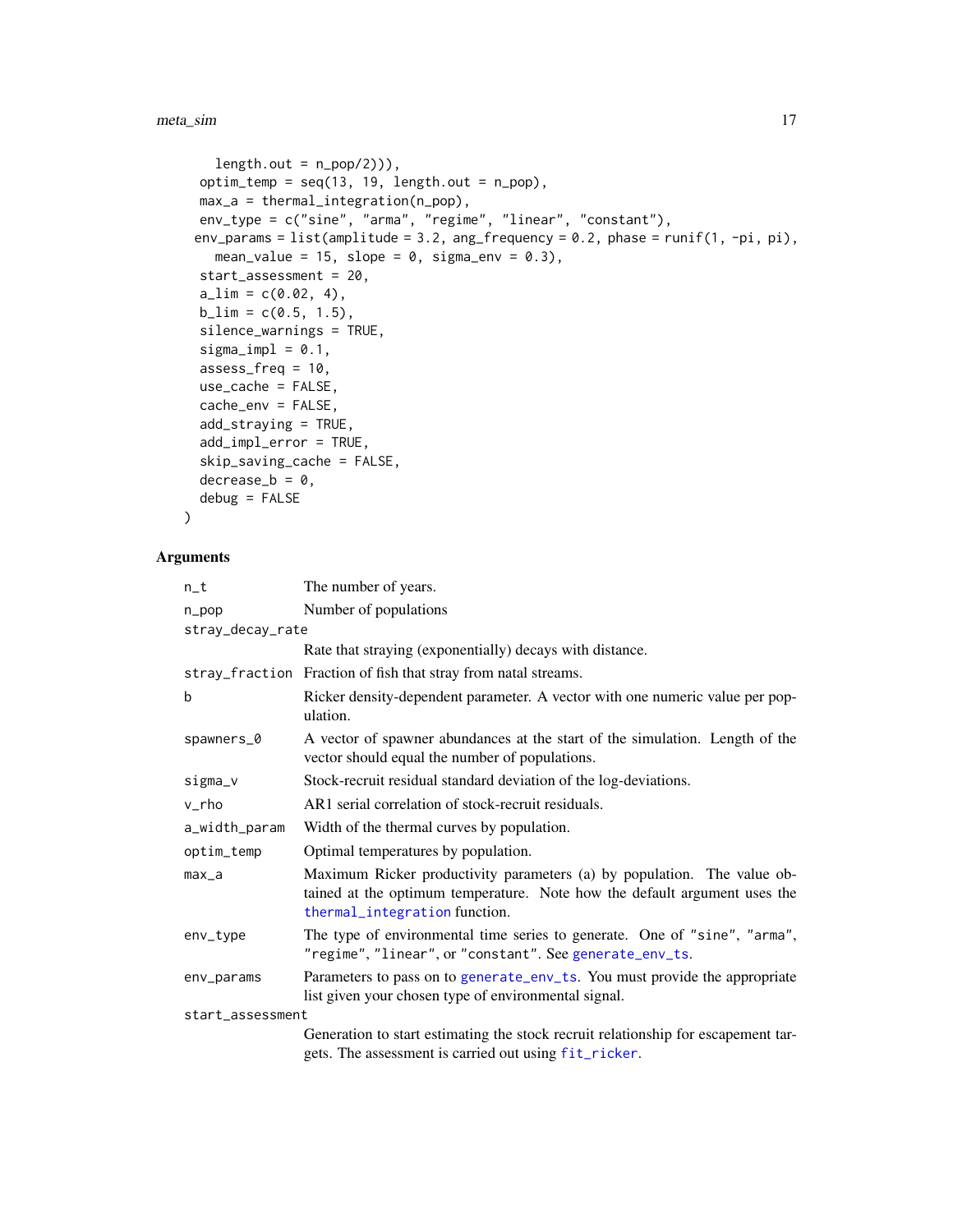<span id="page-17-0"></span>

| a_lim             | A vector of length two giving the lower and upper limits for Ricker a values. If<br>a value is estimated beyond these limits it will be set to the limit value.                                                                                                  |
|-------------------|------------------------------------------------------------------------------------------------------------------------------------------------------------------------------------------------------------------------------------------------------------------|
| b_lim             | A vector of length two giving the lower and upper limits for the estimated Ricker<br>b values *as fractions* of the previously assessed value. If a value is estimated<br>beyond these limits it will be set to the limit value.                                 |
| silence_warnings  |                                                                                                                                                                                                                                                                  |
|                   | Should the warnings be skipped if the Ricker a or b values exceed their specified<br>bounds? meta_sim will still print other warnings regardless of this argument<br>value.                                                                                      |
| sigma_impl        | Implementation standard deviation for the implementation error beta distribu-<br>tion.                                                                                                                                                                           |
| assess_freq       | How many generations before re-assessing Ricker a and b parameters.                                                                                                                                                                                              |
| use_cache         | Use the stochastically generated values (stock-recruit residuals and possibly en-<br>vironmental time series) from the previous run? See the Details section below.                                                                                              |
| cache_env         | Logical: Should the environmental time series be cached? If use_cache = TRUE<br>then this will automatically happen. But, you could set cache_env = TRUE and<br>use_cache = FALSE to only cache the environmental time series. See the Details<br>section below. |
| add_straying      | Implement straying between populations?                                                                                                                                                                                                                          |
| add_impl_error    | Add implementation error? Implementation error is derived using impl_error.                                                                                                                                                                                      |
| skip_saving_cache |                                                                                                                                                                                                                                                                  |
|                   | Logical: if TRUE then no data will be cached for the next iteration. This will save<br>time when running many simulations.                                                                                                                                       |
| decrease_b        | A numeric value to decrease all streams by each generation. This is intended to<br>be used to simulate habitat loss, for example though stream flow reduction with<br>climate change.                                                                            |
| debug             | Logical: if TRUE then meta_sim will print a number of debugging statements<br>while it runs.                                                                                                                                                                     |

#### Details

To use either of the caching options, you must have run meta\_sim at least once in the current session with both caching arguments set to FALSE to generate the cached values first. If you're running many iterations of meta\_sim and you want to cache, then the first iteration should have both cache arguments set to FALSE, and subsequent runs can set one or both to TRUE. Internally, meta\_sim caches by writing the appropriate data to an .rda file in a temporary directory.

## Value

A list is returned that contains the following elements. All matrices that are returned (except the straying matrix) feature populations along the columns and generations/years along the rows.

A A matrix of abundances.

F A matrix of fishing mortality in numbers.

E A matrix of realized escapement.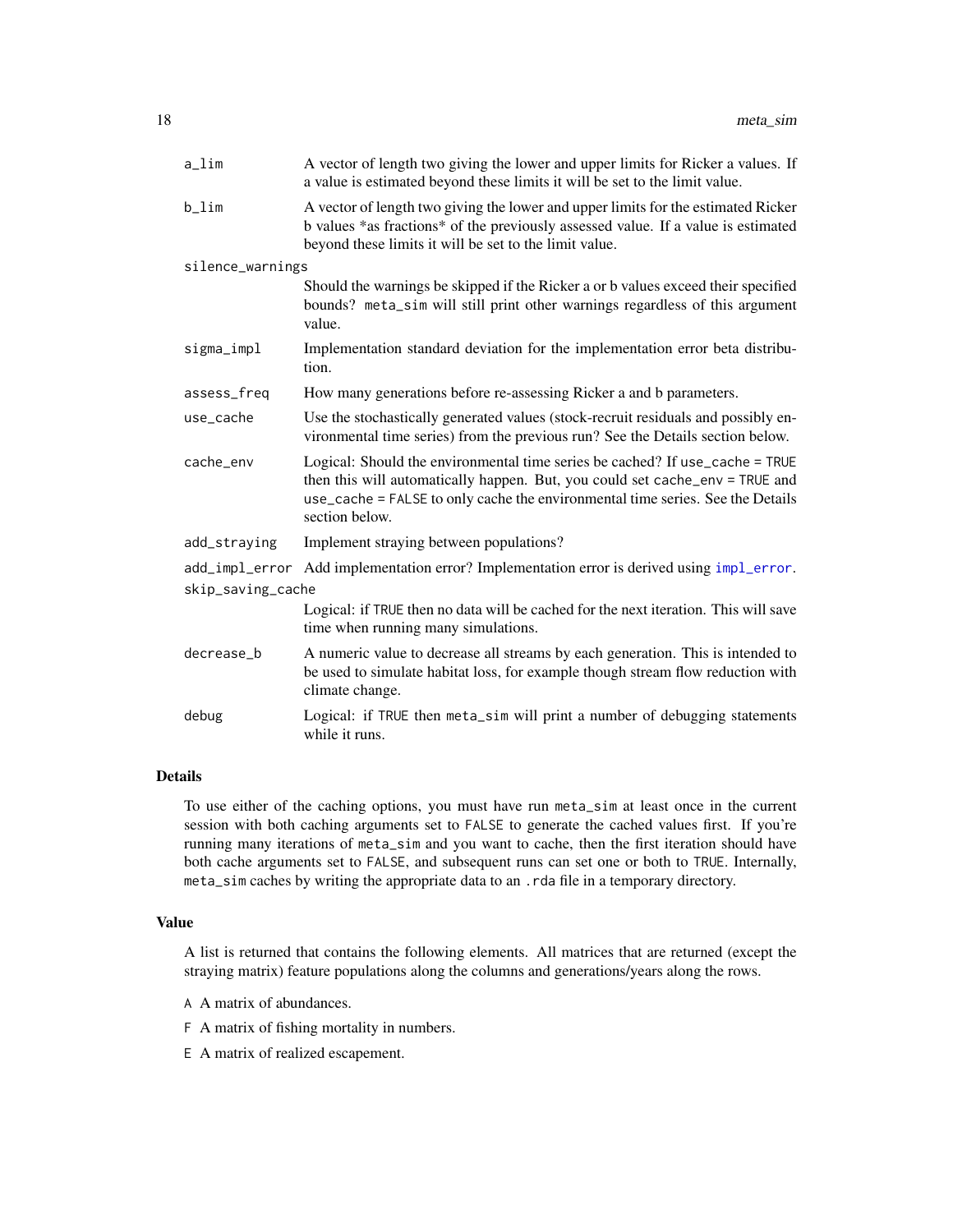- <span id="page-18-0"></span>Eps A matrix of (log) spawner-return residuals. These have been log-normal bias corrected so their expected value after exponentiation will be one.
- A\_params A matrix of actual Ricker a parameters.
- Strays\_leaving A matrix of strays leaving.
- Strays\_joining A matrix of strays joining.
- env\_ts A vector of the environmental time series.
- stray\_mat The straying matrix. These fractions are constant across generations/years. Rows and columns are populations.
- n\_pop The total possible populations as input in the simulation.
- n\_t The number of generations/years the simulation was run for.
- b The original Ricker b values as specified.
- Est\_a A matrix of estimated Ricker a values.
- Est\_b A matrix of estimated Ricker b values.

## Examples

```
arma_env_params <- list(mean_value = 16, ar = 0.1, sigma_env = 2, ma = 0)
base1 <- meta_sim(n_pop = 10, env_params = arma_env_params,
 env_type = "arma", assess_freq = 5)
```
plot\_sim\_ts(base1, years\_to\_show = 70, burn = 30)

<span id="page-18-1"></span>monte\_carlo\_portfolios

*Monte Carlo asset weights into portfolios*

#### **Description**

Monte Carlo the asset weights into portfolios and record the simulation output and portfolio metrics (mean and variance).

```
monte_carlo_portfolios(
  weights_matrix,
 n\_sims = 500,
 mean_b = 1000,
 burn = 1:30,...
)
```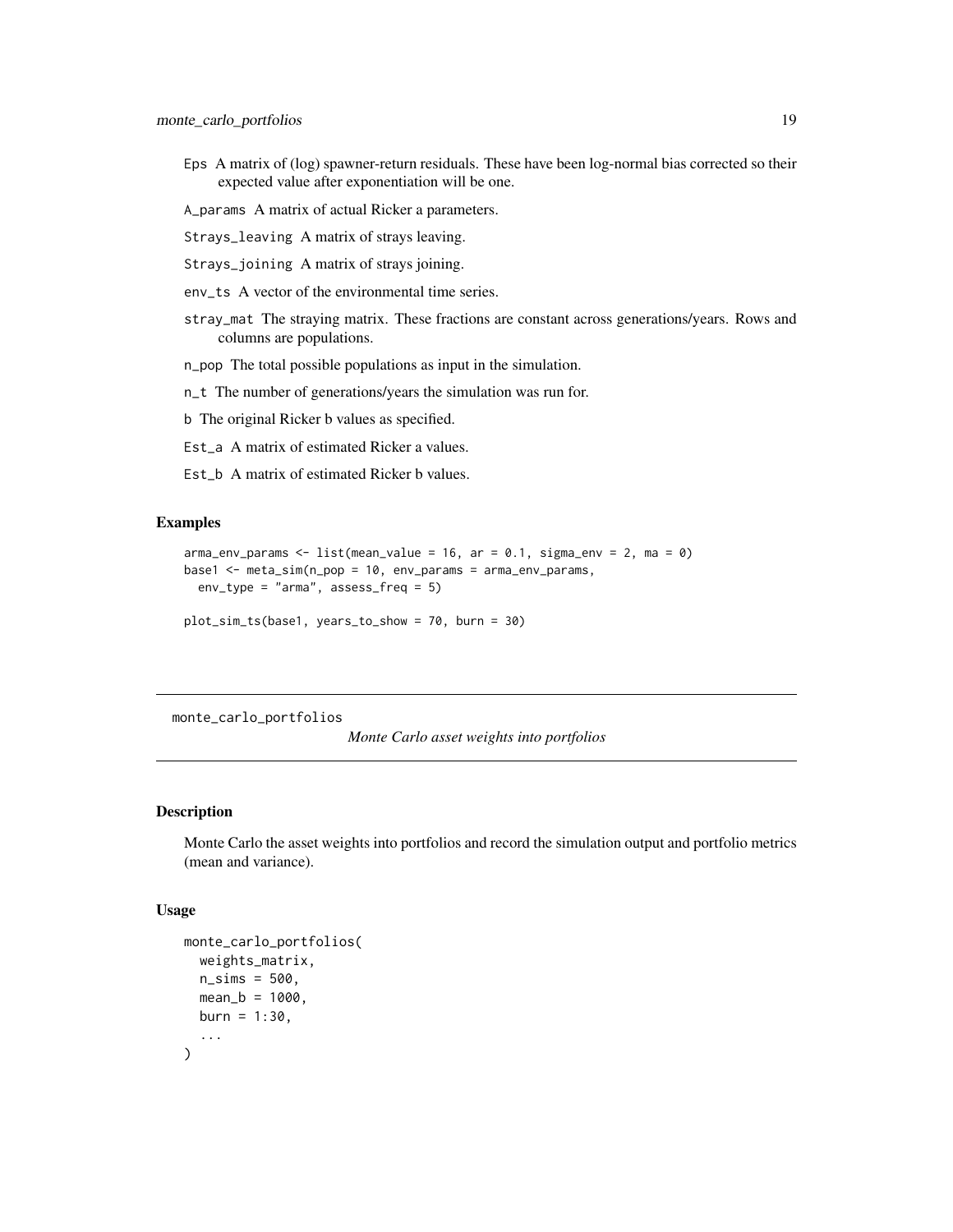<span id="page-19-0"></span>

|        | weights_matrix A matrix of asset weights. The columns correspond to the different assets and<br>the rows correspond to the simulation iterations. |
|--------|---------------------------------------------------------------------------------------------------------------------------------------------------|
| n_sims | The number of simulations to run.                                                                                                                 |
| mean_b | The mean Ricker capacity value.                                                                                                                   |
| burn   | The number of years to discard as burn in.                                                                                                        |
| .      | Anything else to pass to meta_sim.                                                                                                                |
|        |                                                                                                                                                   |

## Value

A list object with three elements: port\_vals (a matrix with a column of mean rate of change and variance of rate of change), n\_sims (the number of simulations ran), and sims\_out (a list in which each element corresponds to the output from the run of [meta\\_sim](#page-15-1).

#### See Also

[meta\\_sim](#page-15-1), [create\\_asset\\_weights](#page-4-1)

## Examples

```
weights_matrix <- create_asset_weights(n_pop = 4, n_sims = 3,
  weight_lower_limit = 0.001)
mc_ports <- monte_carlo_portfolios(weights_matrix = weights_matrix,
  n_{\text{sim}} = 3, mean_b = 1000
```
my.axis *Add a pretty axis*

## Description

Add a pretty axis

#### Usage

```
my.axis(side, shade_years = NULL, ylab = "", yticks = NA)
```

| side        | Number indicating the side to add an axis (as in the side number passed to axis).                                          |
|-------------|----------------------------------------------------------------------------------------------------------------------------|
| shade_vears | An optional numerical vector of length two giving the minimum and maximum<br>years over which to add a light grey shading. |
| vlab        | Y axis label                                                                                                               |
| vticks      | Logical: should y-axis ticks be added?                                                                                     |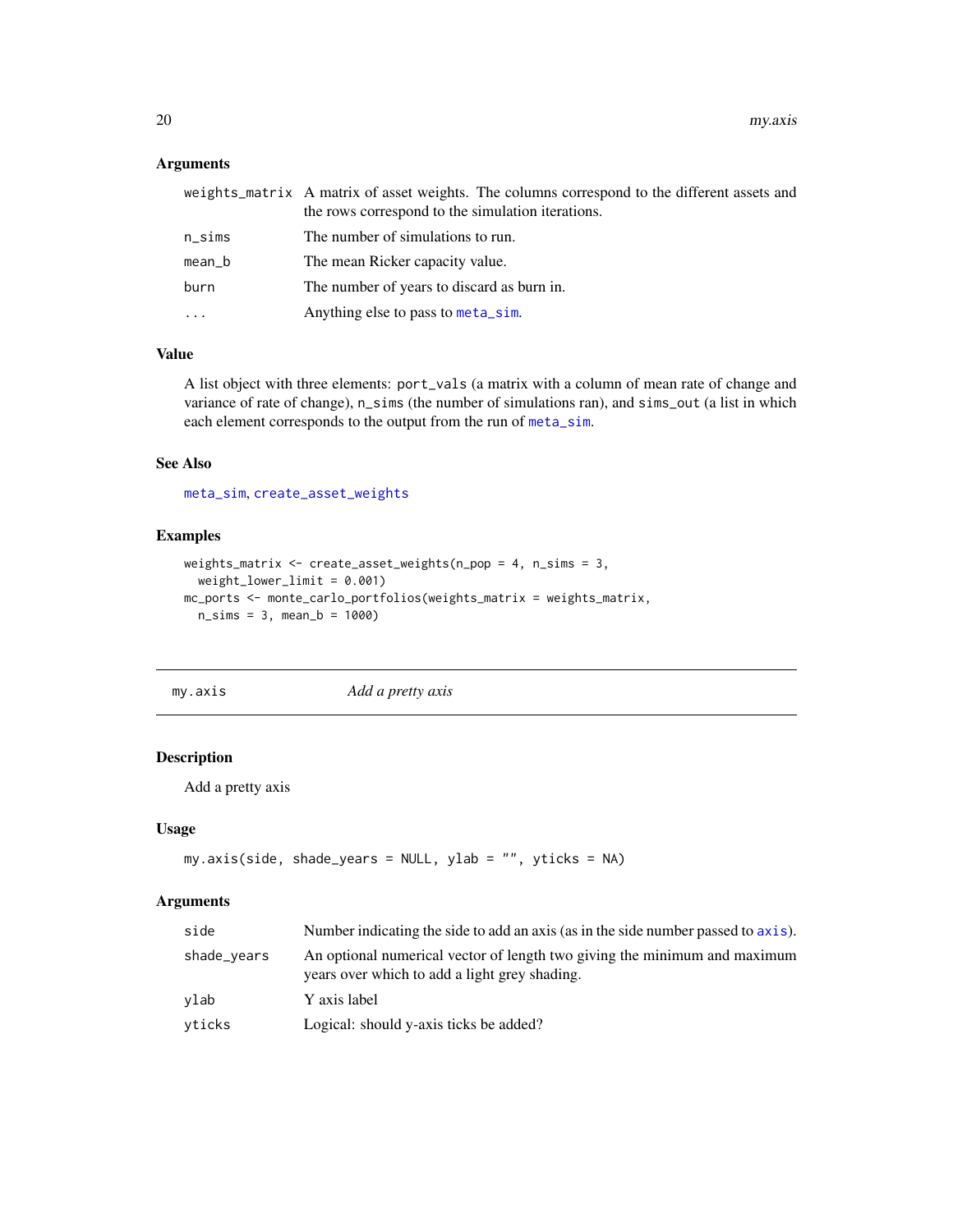<span id="page-20-2"></span><span id="page-20-0"></span>

Optimize to find optimal max productivity Ricker a

#### Usage

optim\_thermal(optim\_temp, width\_param, desired\_area)

#### Arguments

| optim_temp   | The optimum temperature as a numeric value. |
|--------------|---------------------------------------------|
| width_param  | The width parameter as a numeric value      |
| desired area | The desired area as a numeric value         |

<span id="page-20-1"></span>

plot\_cons\_plans *Plot conservation plans in mean-variance space*

#### Description

This makes a mean-variance plot of the portfolio output. It can take care of: plotting the individual portfolios, adding 2D kernel density polygons at two quantile levels, and adding an efficient frontier.

```
plot_cons_plans(
 plans_mv,
 plans_name,
  cols,
  xlim = NULL,ylim = NULL,
  add\_pts = TRUE,add_all_efs = FALSE,
  x_axis = TRUE,
 y_axis = TRUE,
  add_legend = TRUE,
  legend_pos = "topright",
 w_show = "all",
 xlab = "Variance",
 ylab = "Mean",
 add_poly = TRUE,
  ...
)
```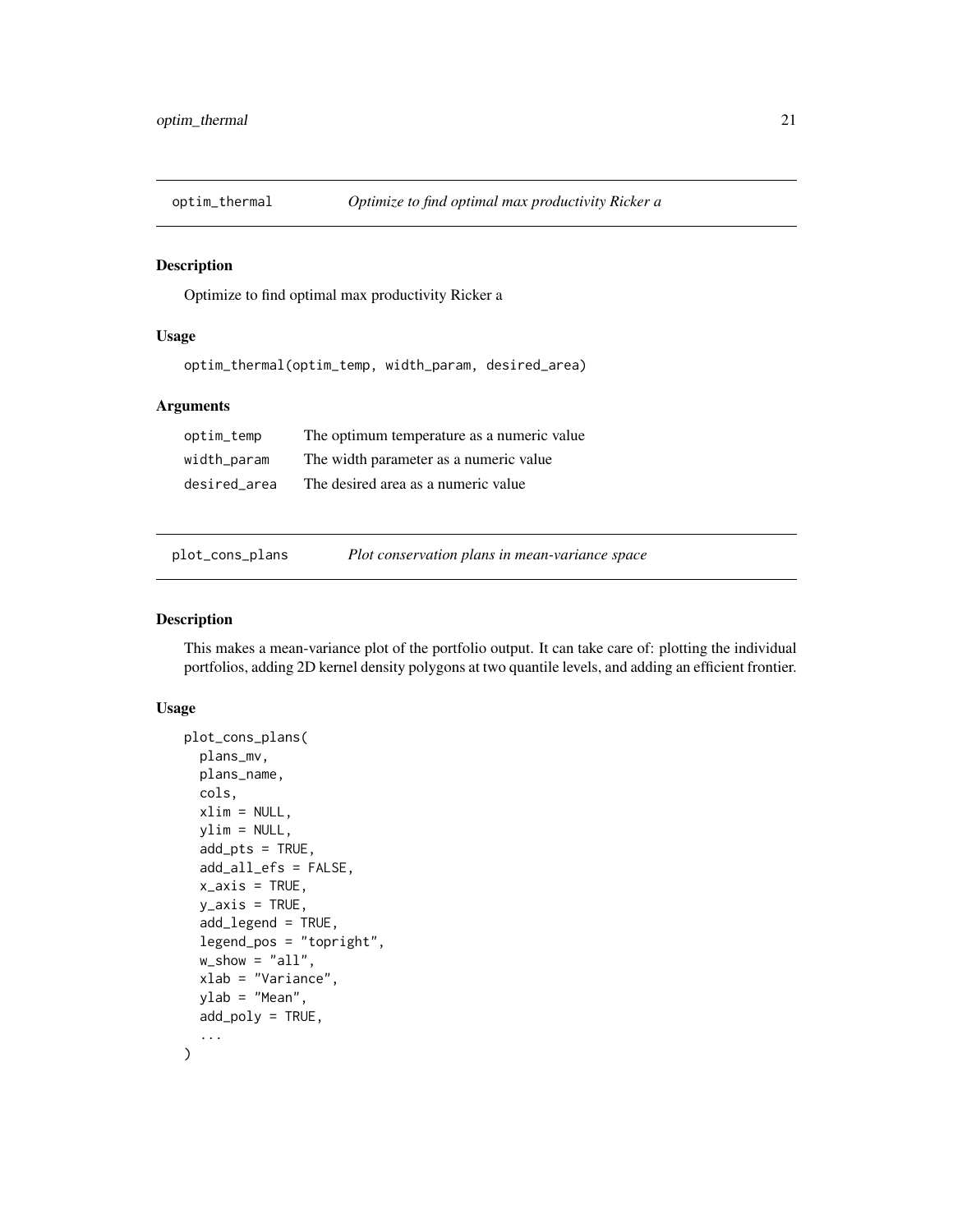| plans_mv    | The plans_my element of the output from run_cons_plans.                                                                                                 |
|-------------|---------------------------------------------------------------------------------------------------------------------------------------------------------|
| plans_name  | A character vector of what to label each conservation plan.                                                                                             |
| cols        | Colours for the conservation plan polygons.                                                                                                             |
| xlim        | X limits                                                                                                                                                |
| ylim        | Y limits                                                                                                                                                |
| add_pts     | Logical: add the points?                                                                                                                                |
| add_all_efs | Logical: add efficient frontiers?                                                                                                                       |
| x_axis      | Logical: add x axis?                                                                                                                                    |
| y_axis      | Logical: add y axis?                                                                                                                                    |
| add_legend  | Logical: add y legend?                                                                                                                                  |
| legend_pos  | A character string to pass to legend denoting the position of the legend.                                                                               |
| w_show      | If "all" then all plans will be shown. If a numeric vector, then those plans will<br>be shown. E.g. $c(1, 3)$ will only show the first and third plans. |
| xlab        | X axis label.                                                                                                                                           |
| ylab        | Y axis label.                                                                                                                                           |
| add_poly    | Add the kernal smoother quantile polygons?                                                                                                              |
| $\cdots$    | Anything else to pass to plot. default.                                                                                                                 |

## Value

A plot. Also, the x and y limits are returned invisibly as a list. This makes it easy to make the first plot and then save those x and y limits to fix them in subsequent (multipanel) plots.

<span id="page-21-1"></span>plot\_correlation\_between\_returns *Plot correlation of returns (i.e. metapopulation abundance) across stocks.*

#### Description

Create a matrix plot showing the correlation between the log returns of each stock/asset.

```
plot_correlation_between_returns(
  x,
 burn = 1:30,pal = rev(gg_color_hue(x$n_pop)),
 xlab = "log of return abundance by population",
 ylab = "log of return abundance by population"
\mathcal{E}
```
<span id="page-21-0"></span>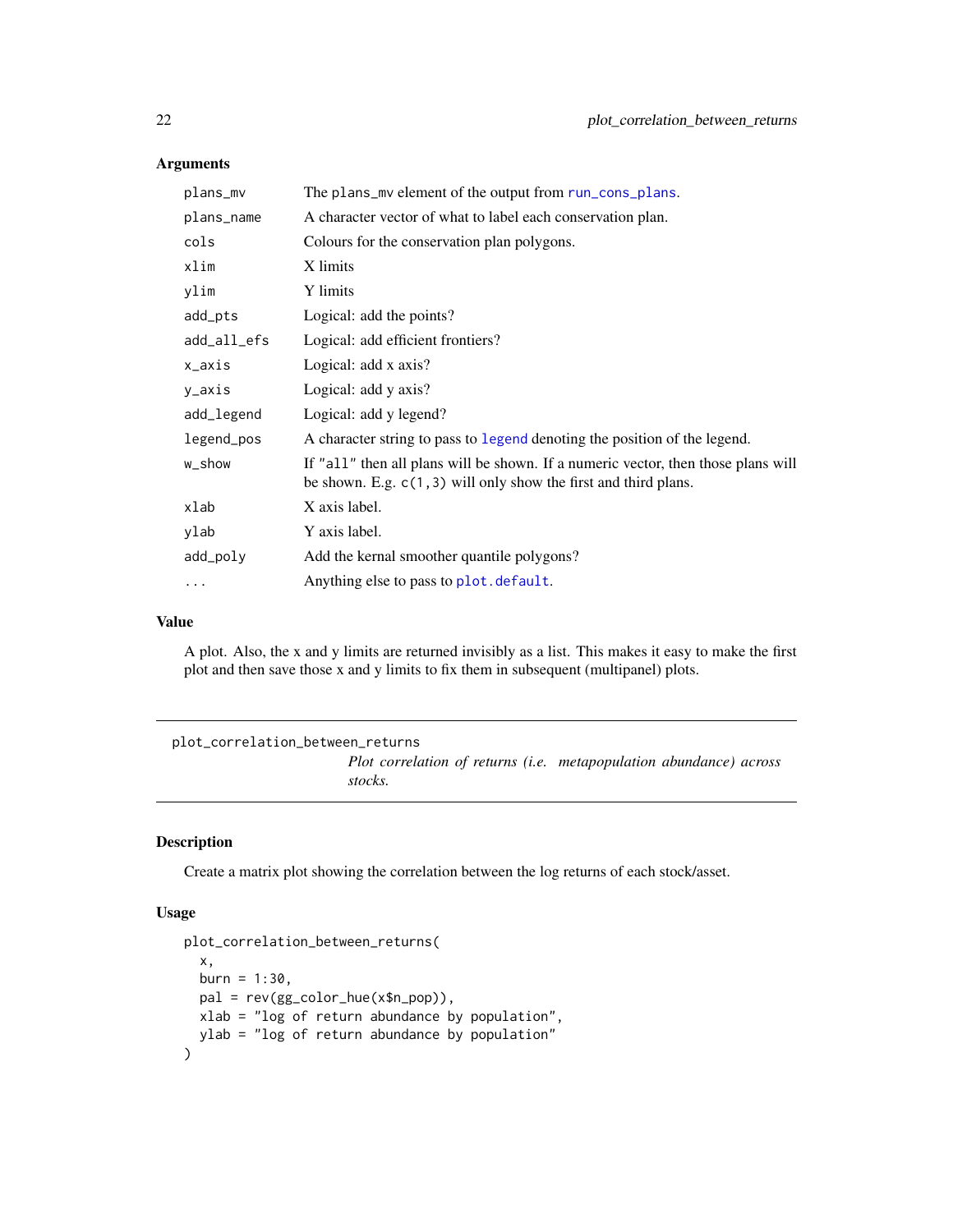<span id="page-22-0"></span>

| x    | A list output object from meta_sim.             |
|------|-------------------------------------------------|
| burn | Number of years to discard at start as burn in. |
| pal  | Colours to label each stock/asset.              |
| xlab | X axis label                                    |
| ylab | Y axis label                                    |

## Value

A plot

#### Examples

```
arma_{\text{conv}} params <- list(mean_value = 16, ar = 0.1, sigma_env = 2, ma = 0)
base1 <- meta_sim(n_pop = 10, env_params = arma_env_params, env_type =
  "arma", assess_freq = 5)
plot_correlation_between_returns(base1)
```
<span id="page-22-1"></span>plot\_efficient\_portfolios

*Basic plot of efficient portfolio and asset contributions*

## Description

This function creates a mean-variance plot of the portfolios across possible asset weights, colour the efficient frontier, and show the contribution of the different stocks/assets. It also (invisibly) returns the values that make up the plot so you can create your own custom plots with the data. See the Returns section for more details.

```
plot_efficient_portfolios(
  port_vals,
  weights_matrix,
  pal,
  plot = TRUE,
  ylab_dots = "Mean of metapopulation growth rate",
  xlab_dots = "Variance of metapopulation growth rate",
  ylab_bars = "Percentage",
  xlab_bars = "Variance (multiplied by 1000)",
  port_cols = c("grey50", "red"),
 pch = 19,
  ...
)
```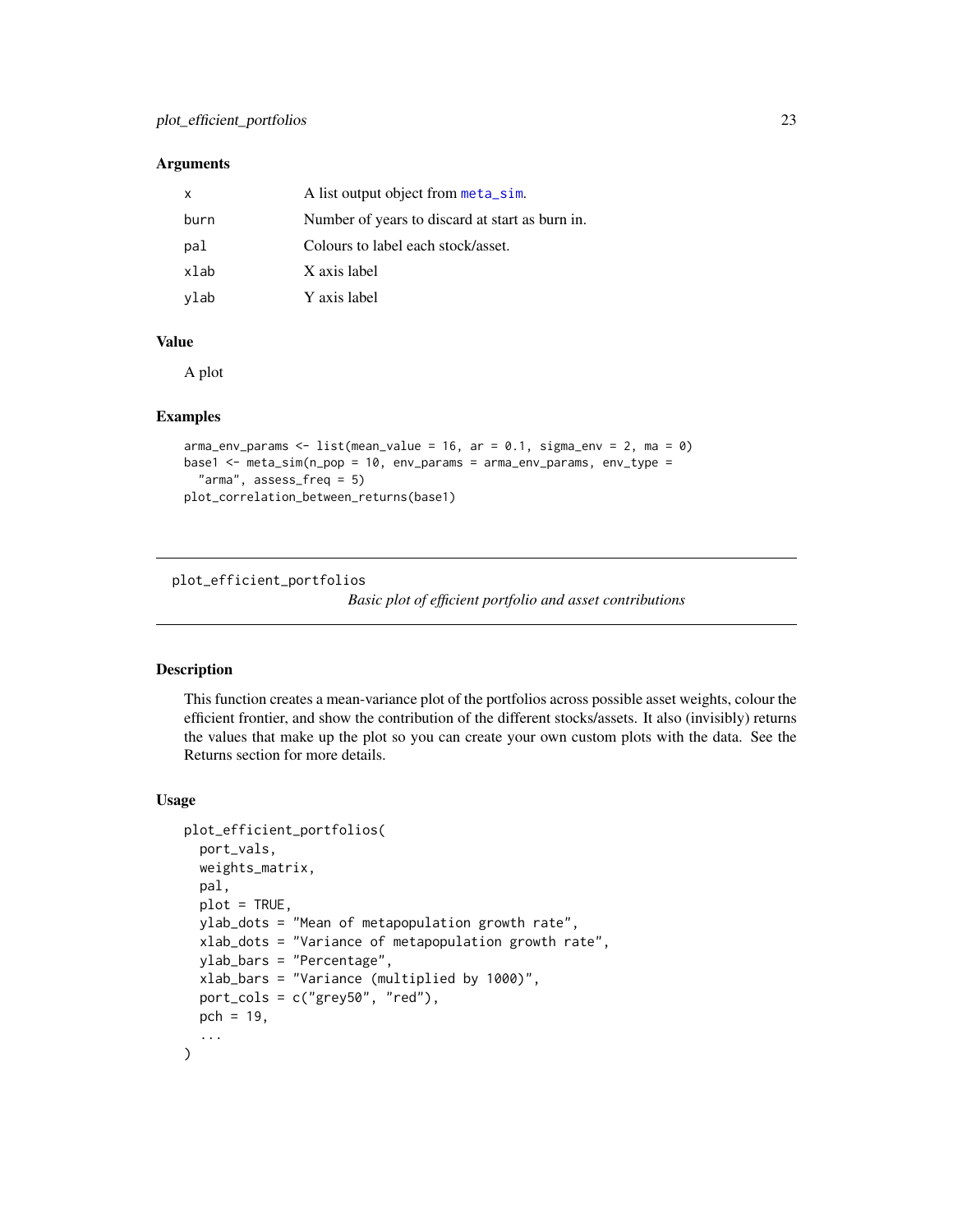<span id="page-23-0"></span>

| port_vals | A matrix of means and variances (down the two columns). This likely comes<br>from the output of monte_carlo_portfolios. |
|-----------|-------------------------------------------------------------------------------------------------------------------------|
|           | weights_matrix The same weight matrix that was passed to monte_carlo_portfolios.                                        |
| pal       | Colour palette for the stocks/assets in the barplot.                                                                    |
| plot      | Logical: should the plots be made?                                                                                      |
| ylab_dots | Y axis label for the mean-variance scatterplot.                                                                         |
| xlab_dots | X axis label for the mean-variance scatterplot.                                                                         |
| ylab_bars | Y axis label for the barplot.                                                                                           |
| xlab_bars | X axis label for the barplot.                                                                                           |
| port_cols | Colours for the dots. A vector of colours for the non-efficient and efficient port-<br>folios.                          |
| pch       | Dot type                                                                                                                |
| $\ddots$  | Anything else to pass to both plot. default and barplot.                                                                |
|           |                                                                                                                         |

## Value

A two panel plot and an (invisible) list of values calculated within the function. This list contains pv (mean, variance, and whether it was part of the efficient frontier); ef\_port\_ids (the portfolio IDs [run numbers] that are part of the efficient frontier; min\_var\_port\_id (the portfolio ID for the minimum-variance portfolio); ef\_weights (the weights of the portfolios on the efficient frontier).

## Examples

```
## Not run:
weights_matrix <- create_asset_weights(n_pop = 6, n_sims = 3000,
weight\_lower\_limit = 0.001mc_ports <- monte_carlo_portfolios(weights_matrix = weights_matrix,
n_sims = 3000, mean_b = 1000)
col_pal <- rev(gg_color_hue(6))
ef_dat <- plot_efficient_portfolios(port_vals = mc_ports$port_vals,
pal = col_pal, weights_matrix = weights_matrix)
names(ef_dat)
## End(Not run)
```
plot\_panel\_lines *Standard matrix plot of values by stream for one panel:*

## Description

Standard matrix plot of values by stream for one panel: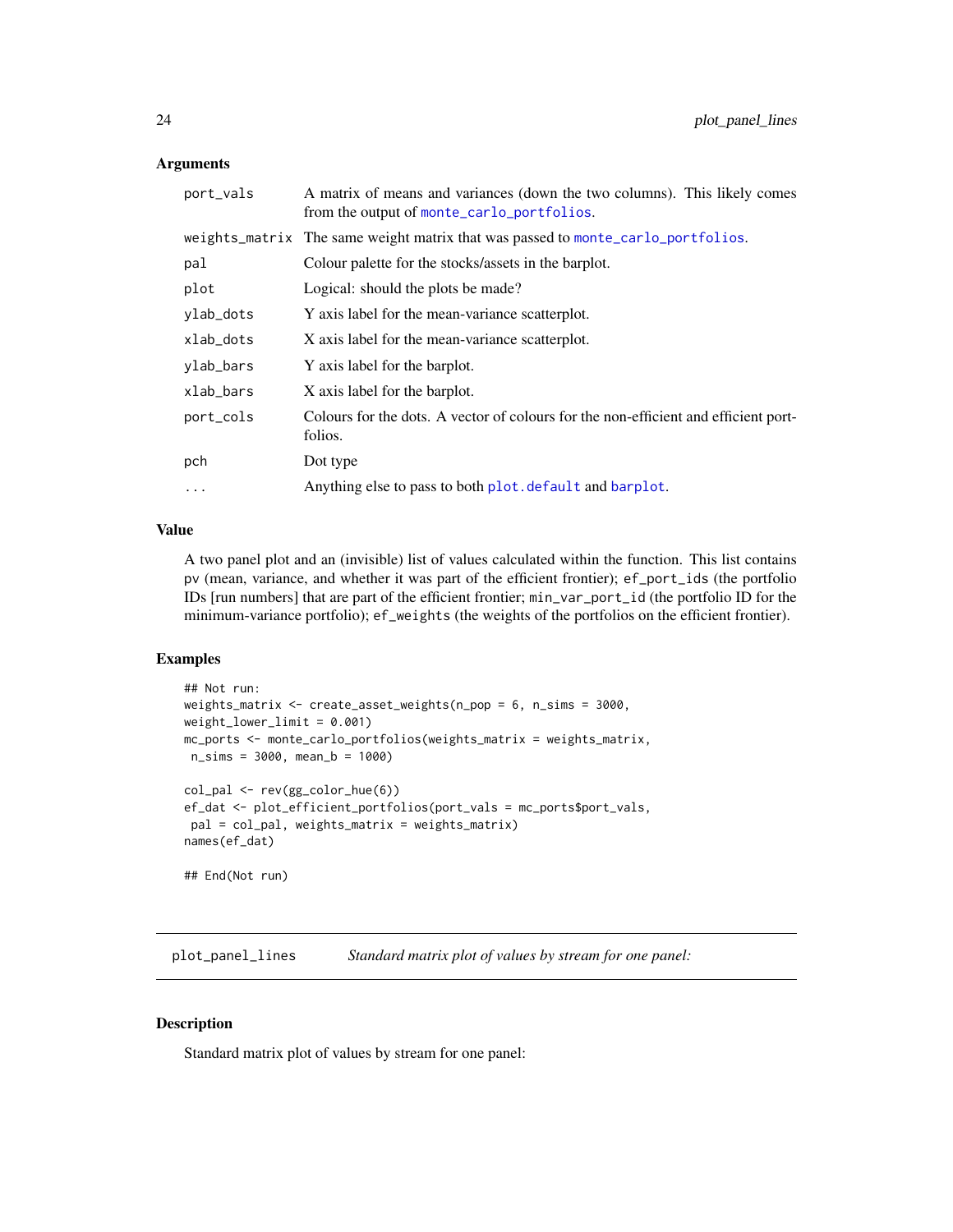## <span id="page-24-0"></span>plot\_rickers 25

## Usage

```
plot_panel_lines(dat, ymin = c("zero", "min"), ystretch = 1.1, ...)
```
#### Arguments

| dat          | The matrix of values to plot                                                                                                               |
|--------------|--------------------------------------------------------------------------------------------------------------------------------------------|
| ymin         | Minimum y value for axis                                                                                                                   |
| ystretch     | A fraction to multiply the max value of when setting the y axis limits. This is<br>useful to make space for a panel label within the plot. |
| $\ddotsc$    | Anything else to pass to matplot.                                                                                                          |
| plot_rickers | Plot sample Ricker curves for each stock                                                                                                   |

#### <span id="page-24-1"></span>Description

Make a plot of Ricker curves for each stock. Can be useful for visualizing how the simulation parameters are impacting the Ricker curves and how these vary with temperature across stocks. The colour of the lines corresponds to the relative thermal tolerance of that stock. The shaded region shows the range of spawners observed throughout the simulations.

#### Usage

```
plot_rickers(
  x,
 pal = rep("black", x$n_pop),
  n_samples = 40,
  add_y_axes_pops = c(1, 6),
  add_x_axes_pops = c(6:10),
  burn = 1:30,add_shading = TRUE,
  ...
\mathcal{L}
```

| $\mathsf{x}$    | Output list from meta_sim.                                                            |  |
|-----------------|---------------------------------------------------------------------------------------|--|
| pal             | Colours for stocks.                                                                   |  |
| n_samples       | Number of sample lines to draw from the a parameters.                                 |  |
| add_y_axes_pops |                                                                                       |  |
|                 | Panels to add y axes on.                                                              |  |
| add_x_axes_pops |                                                                                       |  |
|                 | Panels to add x axes on.                                                              |  |
| burn            | Number of initial years to throw out as burn in.                                      |  |
| add_shading     | Logical: add the light grey shading for the range of observed spawner abun-<br>dance? |  |
| $\cdot$         | Anything else to pass to plot. default.                                               |  |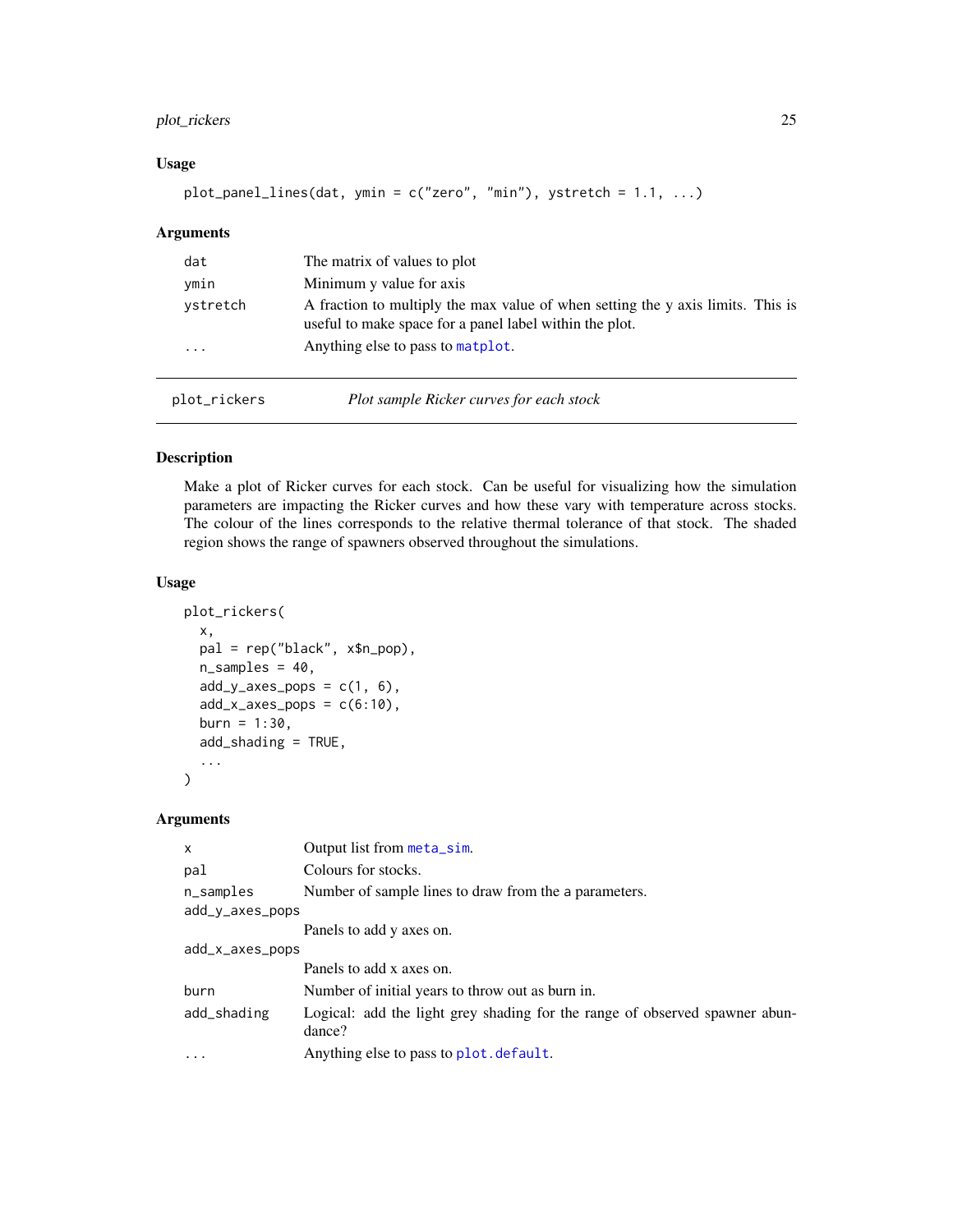## Value

A plot

## Examples

```
arma_env_params <- list(mean_value = 16, ar = 0.1, sigma_env = 2, ma = 0)
base1 <- meta_sim(n_pop = 10, env_params = arma_env_params, env_type =
  "arma", assess_freq = 5)
plot_rickers(base1)
```
<span id="page-25-1"></span>

| plot_sim_ts | Plot various time series from a simulation run |  |  |  |
|-------------|------------------------------------------------|--|--|--|
|             |                                                |  |  |  |

## Description

This function lets you quickly visualize the time series of output from a simulation run.

#### Usage

```
plot_sim_ts(
 x,
 pal = rev(gg_color_hue(x$n_pop)),
 years_to_show = 30,
 burn = 1:50,shade_years = NULL,
 adj = 0.02,add_units = FALSE,
 yticks = rep(list(NA), 10),
 oma = c(4, 4.5, 1, 1))
```

| $\mathsf{x}$  | A list output object from a simulation run of link{meta_sim}.                                                                      |
|---------------|------------------------------------------------------------------------------------------------------------------------------------|
| pal           | A colour palette for the lines. One colour per line (each line is a population time<br>series).                                    |
| years_to_show | How many years to plot after the burn in period.                                                                                   |
| burn          | The number of years to discard as burn in at the beginning of the time series.                                                     |
| shade_years   | Shade some years? Give a vector. Shading will be applied from the minimum<br>to maximum value. Can be used to show burn in period. |
| adj           | adj parameter to pass to metext for panel labels                                                                                   |
| add_units     | Should the units be added to the y axis?                                                                                           |
| yticks        | Position of ticks on the Y axis.                                                                                                   |
| oma           | oma vector to pass to par for outer margin space.                                                                                  |

<span id="page-25-0"></span>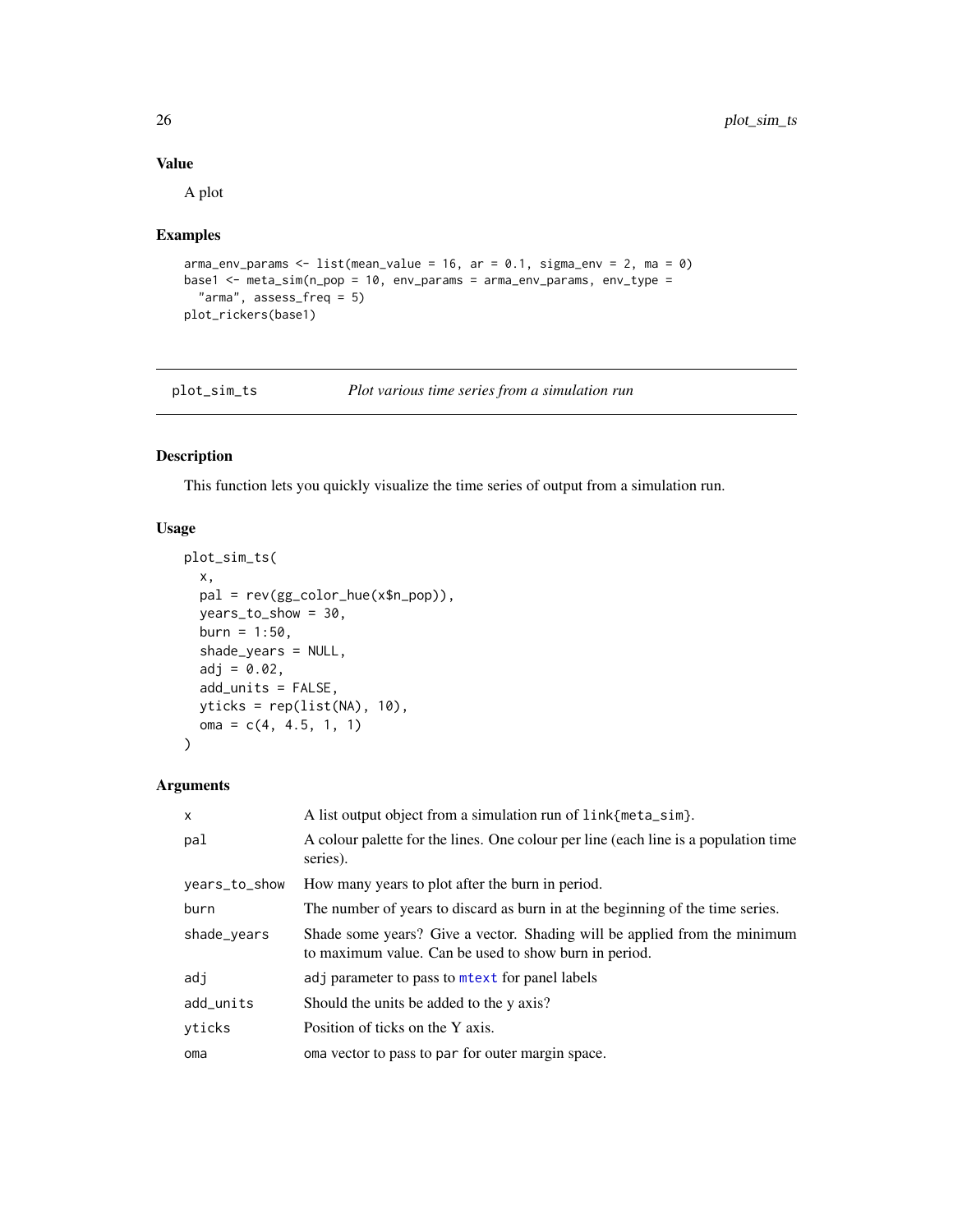## <span id="page-26-0"></span>plot\_sp\_A\_ts 27

## Value

A plot

## Examples

```
arma\_env\_params \leq list(mean_value = 16, ar = 0.1, sigma\_env = 2, ma = 0)base1 <- meta_sim(n_pop = 10, env_params = arma_env_params, env_type =
  "arma", assess_freq = 5, decrease_b = 10)
plot_sim_ts(base1, years_to_show = 70, burn = 1:30)
```

| Plot sample time series from a portfolio simulation<br>plot_sp_A_ts |  |  |
|---------------------------------------------------------------------|--|--|
|---------------------------------------------------------------------|--|--|

## Description

Plot sample time series from a portfolio simulation

## Usage

```
plot_sp_A_ts(
 X,
 ylim,
 x_axis = TRUE,y_axis = TRUE,rate = FALSE,
 1wd = 1.7,
 y_axis_ticks = NULL,
  start_new_plots = 1,
 labels = NULL,
 burn = 30,
  add\_lm = FALSE,cols,
  ...
\mathcal{L}
```

| $\times$     | Object to plot. Should be a list of outputs from meta_sim.                                                         |
|--------------|--------------------------------------------------------------------------------------------------------------------|
| ylim         | Y axis limits.                                                                                                     |
| x_axis       | Should an x axis be added?                                                                                         |
| y_axis       | Should a y axis be added?                                                                                          |
| rate         | If TRUE then the first difference (rate of change) will be plotted. If FALSE then<br>the raw data will be plotted. |
| lwd          | Line width of the lines.                                                                                           |
| y_axis_ticks | Location of the y-axis tick marks, if you want to specify them.                                                    |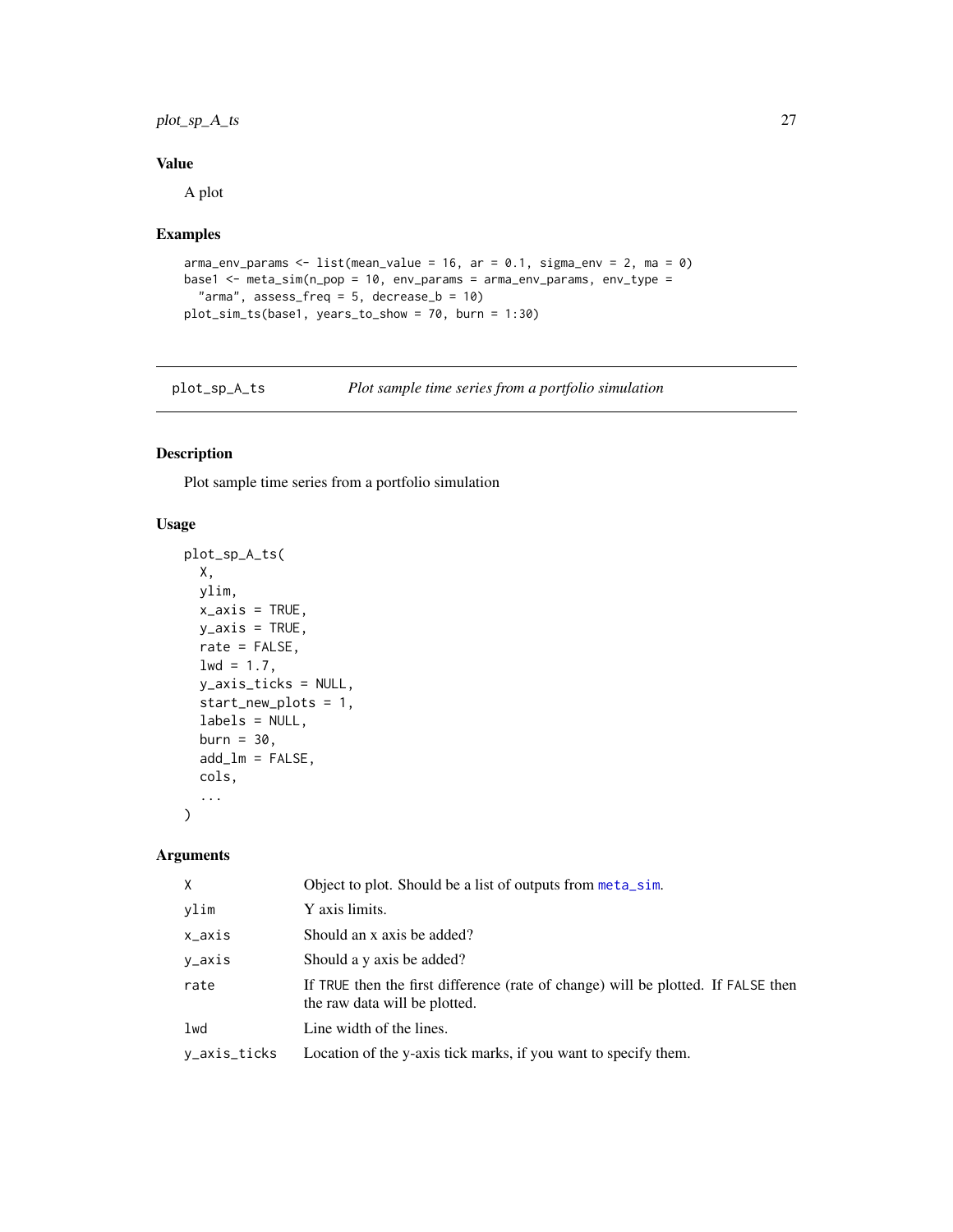<span id="page-27-0"></span>

| start_new_plots |                                                                                 |
|-----------------|---------------------------------------------------------------------------------|
|                 | On which elements of the list X should new panels be started? A numeric vector. |
| labels          | Labels for the panels.                                                          |
| burn            | Burn in period to discard.                                                      |
| add_lm          | Add a regression trend line?                                                    |
| cols            | Colours for the lines. A vector of character.                                   |
| $\cdots$        | Anything else to pass to plot. default                                          |
|                 |                                                                                 |

## Value

A plot, possibly with multiple panels.

#### Examples

```
w_plans <- list()
w_plans[[1]] <- c(5, 1000, 5, 1000, 5, 5, 1000, 5, 1000, 5)
w_plans[[2]] <- c(5, 5, 5, 1000, 1000, 1000, 1000, 5, 5, 5)
w_plans[[3]] <- c(rep(1000, 4), rep(5, 6))
w_plans[[4]] <- rev(w_plans[[3]])
w \leftarrow list()for(i in 1:4) { # loop over plans
w[[i]] <- list()
 for(j in 1:2) { # loop over trials
   w[[i]][[j]] \leftarrow matrix(w\_plans[[i]], nrow = 1)}
}
cons_arma_ts <- list()
arma_env_params <- list(mean_value = 16, ar = 0.1, sigma_env = 2, ma = 0)
for(i in 1:4) {
 use_cache \le ifelse(i == 1, FALSE, TRUE)
 cons_1arma_ts[[i]] <- meta_sim(b = w[[i]][[1]], n_pop = 10, env_params =
   arma_env_params, env_type = "arma", assess_freq = 5,
   use_cache = use_cache)
}
cols <- RColorBrewer::brewer.pal(5, "Dark2")
par(mfrow = c(2, 1))plot_sp_A_ts(cons_arma_ts, ylim = c(0000, 12400),
  start_new_plots = c(1, 3),labels = c("Balanced response diversity",
    "ignore", "Unbalanced response diversity", "ignore"), cols = cols)
```
ricker *A simple Ricker model*

#### Description

A simple Ricker model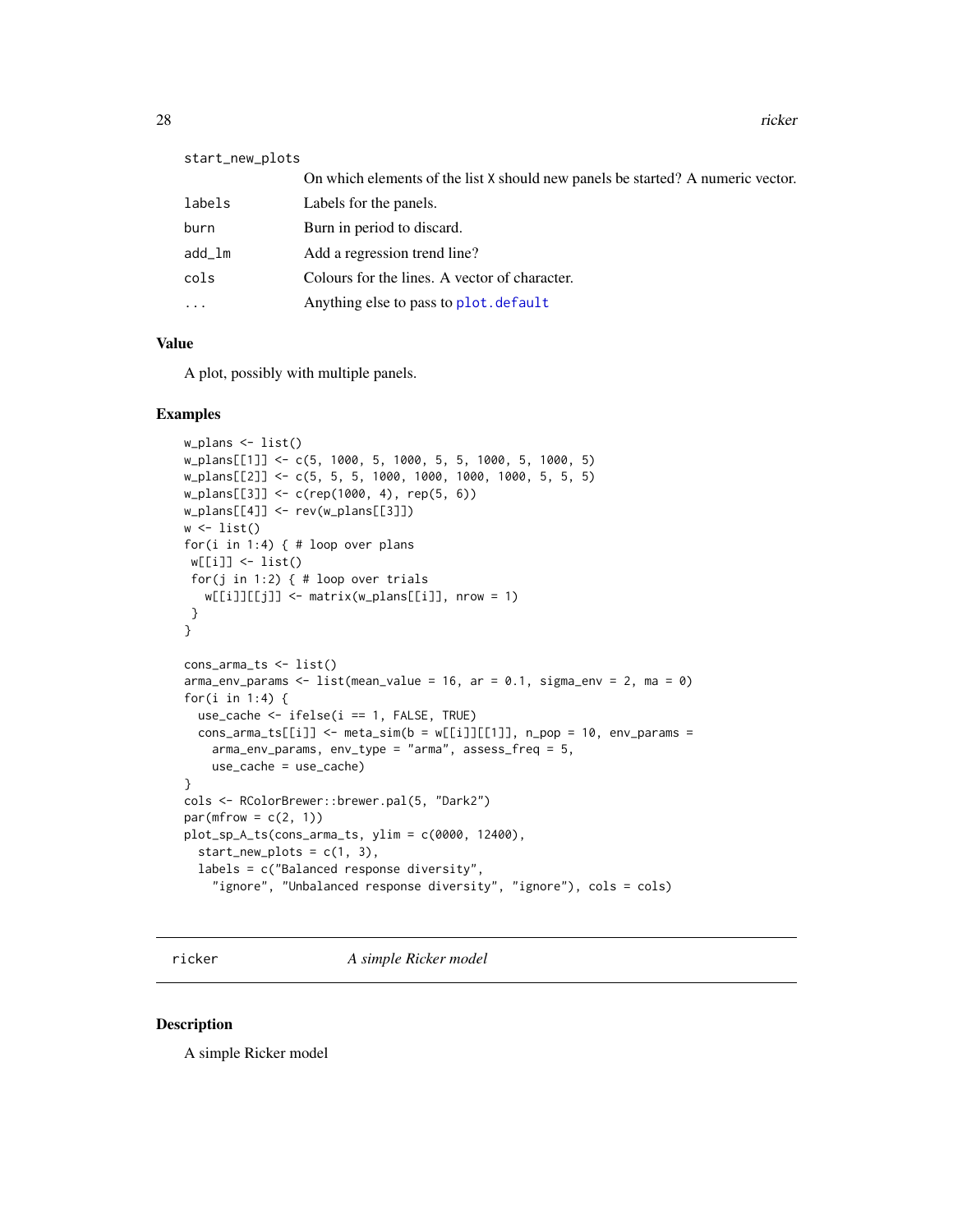## <span id="page-28-0"></span>ricker\_escapement 29

## Usage

ricker(spawners, a, b)

## Arguments

| spawners | Spawner abundance                                                        |
|----------|--------------------------------------------------------------------------|
| a        | Ricker productivity parameter. Recruits are $e^{\lambda}$ at the origin. |
| b        | Ricker density dependent parameter.                                      |

## Value

Returns the number of recruits.

## Examples

 $S < -$  seq(100, 1000, length.out = 100)  $R$  <- ricker(S, a = 1.9, b = 900) plot(S, R)

ricker\_escapement *Assign a salmon escapement target based on a Ricker curve*

#### Description

Sets escapement according to Hilborn and Walters (1992) p272, Table 7.2. Smsy =  $b(0.5 - 0.07^*)$ .

## Usage

```
ricker_escapement(a, b)
```
#### Arguments

| Ricker productivity parameter.      |
|-------------------------------------|
| Ricker density-dependent parameter. |

#### References

Hilborn, R.W. and Walters, C. 1992. Quantitative fisheries stock assessment: Choice, dynamics, and uncertainty. Chapman and Hall, London.

#### Examples

ricker\_escapement(1.1, 1000)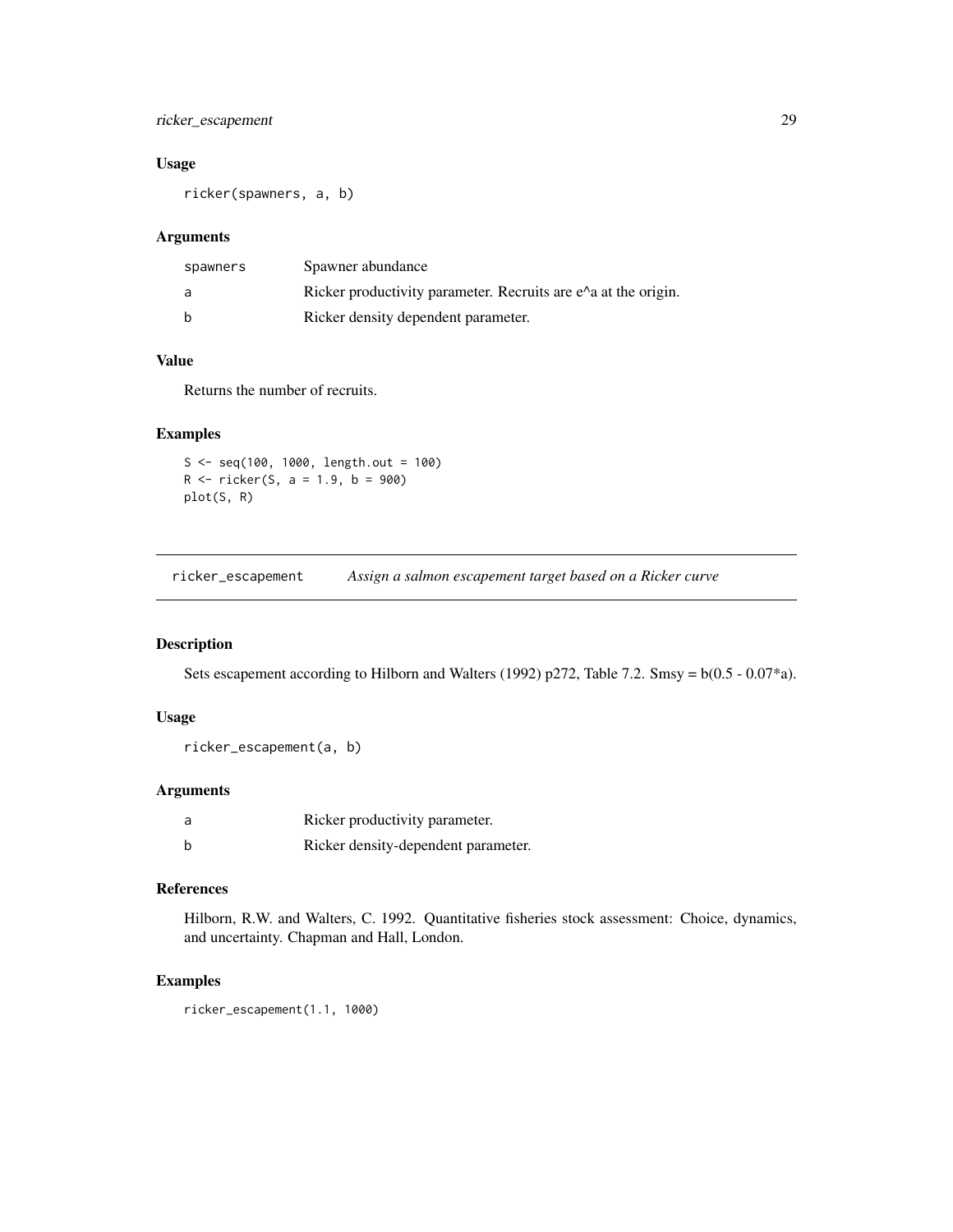<span id="page-29-0"></span>

Ricker stock-recruit function with specified error

#### Usage

ricker\_v\_t(spawners, a, b, d, v\_t)

#### Arguments

| spawners | A single spawner abundance                                                                                                                                                                                                                                      |  |
|----------|-----------------------------------------------------------------------------------------------------------------------------------------------------------------------------------------------------------------------------------------------------------------|--|
| a        | Ricker productivity parameter. Recruits are $e^{\Lambda}$ at the origin.                                                                                                                                                                                        |  |
| b        | Ricker density dependent parameter.                                                                                                                                                                                                                             |  |
| d        | Depensation parameter. A value of 1 means no depensation. Larger values<br>indicate depensation.                                                                                                                                                                |  |
| v t      | A single residual on the curve. Will be exponentiated. Note that we are *not*<br>bias correcting within this function (subtracting half the variance squared) and<br>so the deviations will not be mean unbiased unless they were bias corrected<br>previously. |  |

## Value

Returns a vector of recruits.

## Examples

```
plot(1, 1, xlim = c(1, 100), ylim = c(0, 90), type = "n", xlab = "Spawners",
  ylab = "Returns")
for(i in 1:100) {
points(i, ricker_v_t(i, a = 1.1, b = 60, d = 1, v_t = rnorm(1, mean =
  -(0.1^2)/2, sd = 0.1))
}
```
<span id="page-29-1"></span>run\_cons\_plans *Run conservation plans and return the portfolio mean and variance values*

## Description

This function takes a set of weights representing different conservation plans and gets the mean and variance in portfolio space. This function allows a maximally complicated set of weights to accommodate all possible scenarios. It can accommodate different spatial strategies of conservation, conserving different numbers of populations, and a lack of knowledge. You can do this by how you set your w weight object. See the example.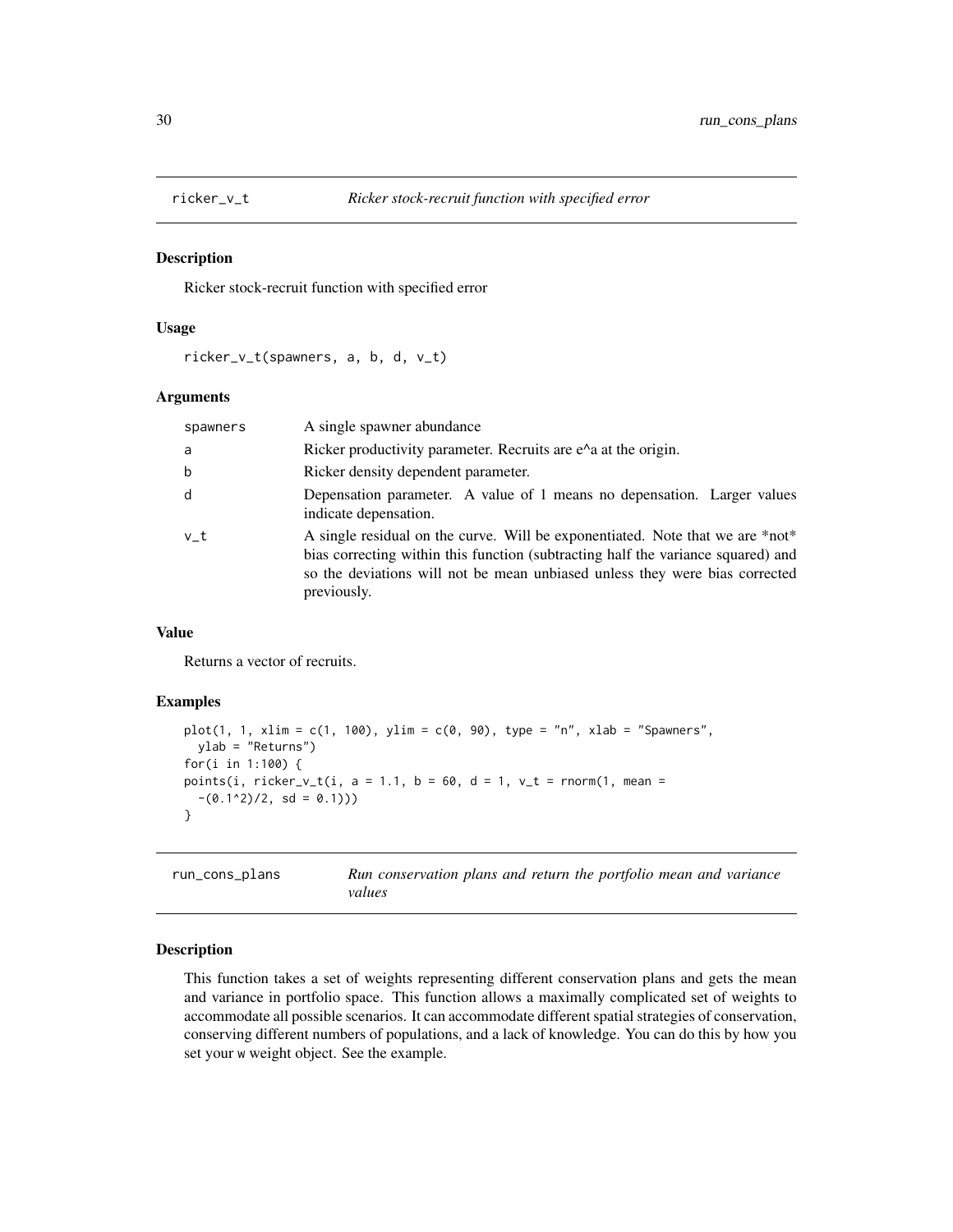<span id="page-30-0"></span>run\_cons\_plans 31

## Usage

```
run_cons_plans(
  w,
  env_type,
  env_params,
  show_progress = TRUE,
 burn = 1:30,assess_freq = 5,
  risk_fn = var,...
\mathcal{L}
```
#### Arguments

| W             | A (nested) list of weights. The first list level contains the different plans. The<br>next level contains repetitions for a given plan. E.g. cp[[2]][[1]] contains the<br>first iteration of the second conservation plan. Each end element should be a<br>matrix of weights with one row and the number of columns equal to the number<br>of subpopulations. |
|---------------|---------------------------------------------------------------------------------------------------------------------------------------------------------------------------------------------------------------------------------------------------------------------------------------------------------------------------------------------------------------|
| env_type      | The environmental type to pass to generate_env_ts                                                                                                                                                                                                                                                                                                             |
| env_params    | The environmental parameters to pass to generate_env_ts                                                                                                                                                                                                                                                                                                       |
| show_progress | Logical: show an indication of progress?                                                                                                                                                                                                                                                                                                                      |
| burn          | Cycles to throw out as burn in                                                                                                                                                                                                                                                                                                                                |
| assess_freq   | How frequently (in years) to re-assess the Ricker a and b values.                                                                                                                                                                                                                                                                                             |
| risk_fn       | A risk function to use. Can be any function that takes a numeric vector and<br>returns a single value. Suggested values include var, or VaR, or CVaR. Defaults<br>to variance.                                                                                                                                                                                |
| $\cdots$      | Other values to pass to meta_sim                                                                                                                                                                                                                                                                                                                              |

## Value

A list with two high-level elements: the mean variance output (plans\_mv) and the raw simulation output (plans\_port). Within plans\_mv, each element of the list contains a conservation plan. Each row of the data frames represents a trial run. Within plans\_port, each first level of the list contains a weight element and each second level of the list contains a replicate.

## Examples

```
## Not run:
set.seed(1)
w_plans <- list()
w_plans[[1]] <- c(5, 1000, 5, 1000, 5, 5, 1000, 5, 1000, 5)
w_plans[[2]] <- c(5, 5, 5, 1000, 1000, 1000, 1000, 5, 5, 5)
w_plans[[3]] <- c(rep(1000, 4), rep(5, 6))
w_plans[[4]] <- rev(w_plans[[3]])
plans_name_sp <- c("Full range of responses", "Most stable only",
"Lower half", "Upper half")
```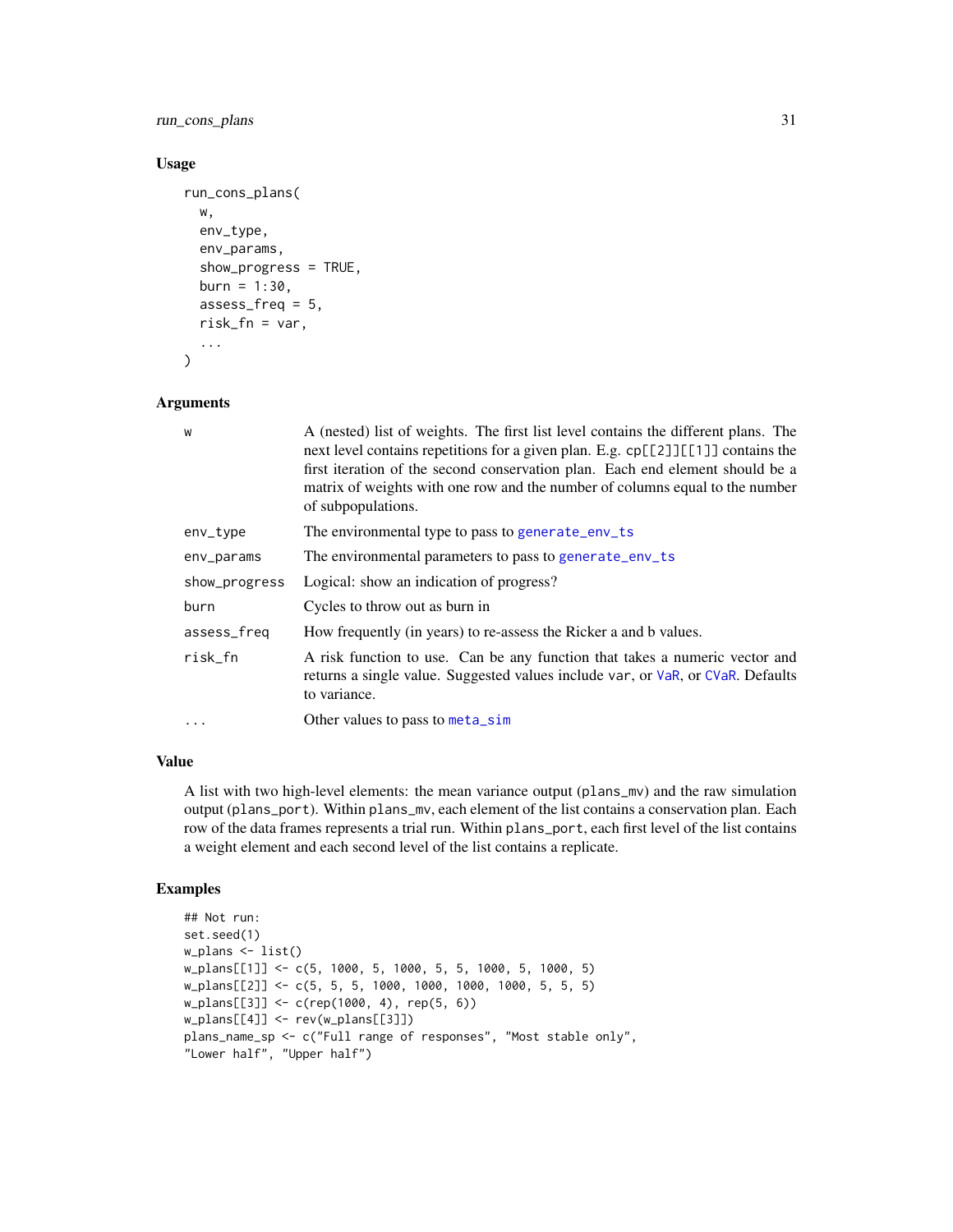```
n_trials <- 50 # number of trials at each n conservation plan
 n_plans <- 4 # number of plans
 num_pops <- c(2, 4, 8, 16) # n pops to conserve
w \leftarrow list()for(i in 1:n_plans) { # loop over number conserved
 w[[i]] <- list()
 for(j in 1:n_trials) { # loop over trials
   w[[i]][[j]] \le - \text{matrix}(\text{rep}(625, 16), \text{ nrow} = 1)w[[i]][[j]][-sample(1:16, num_pops[i])] <- 5
 }
 }
arma\_env\_params \leq 1ist(mean\_value = 16, ar = 0.1, sigma\_env = 2, ma = 0)x_arma_sp <- run_cons_plans(w, env_type = "arma", env_params = arma_env_params)
plot_cons_plans(x_arma_sp$plans_mv, plans_name = plans_name_sp, cols =
 cols, add_all_efs = FALSE, xlim = c(0.02, 0.15), ylim = c(-0.017,
   0.017), add_legend = FALSE)
# In this version, the pops are wiped out; total abundance changes
n_trials <- 50 # number of trials at each n conservation plan
num_pops \leq -c(2, 4, 8, 16) # n pops to conserve
n_plans <- length(num_pops) # number of plans
w <- list()
for(i in 1:n_plans) { # loop over number conserved
w[[i]] <- list()
for(j in 1:n_trials) { # loop over trials
  w[[i]][[j]] <- matrix(rep(1000, 16), nrow = 1)
  w[[i]][[j]][-sample(1:16, num_pops[i])] <- 5
}
}
plans_name_n <- paste(num_pops, "populations")
arma_env_params <- list(mean_value = 16, ar = 0.1, sigma_env = 2, ma = 0)
x_arma_n <- run_cons_plans(w, env_type = "arma", env_params =
 arma_env_params, max_a = thermal_integration(16))
plot_cons_plans(x_arma_n$plans_mv, plans_name = plans_name_n, cols =
 cols, add_all_efs = FALSE, xlim = c(0.02, 0.15), ylim = c(-0.017,
    0.017), add_legend = FALSE)
## End(Not run)
```
thermal\_area *Return desired squared deviation between desired area and actual area under a curve*

#### **Description**

The function finds the lower and upper roots (where the thermal curve crosses 0) with the [uniroot](#page-0-0) function and then integrates the area under the thermal curve with the [integrate](#page-0-0) function. This is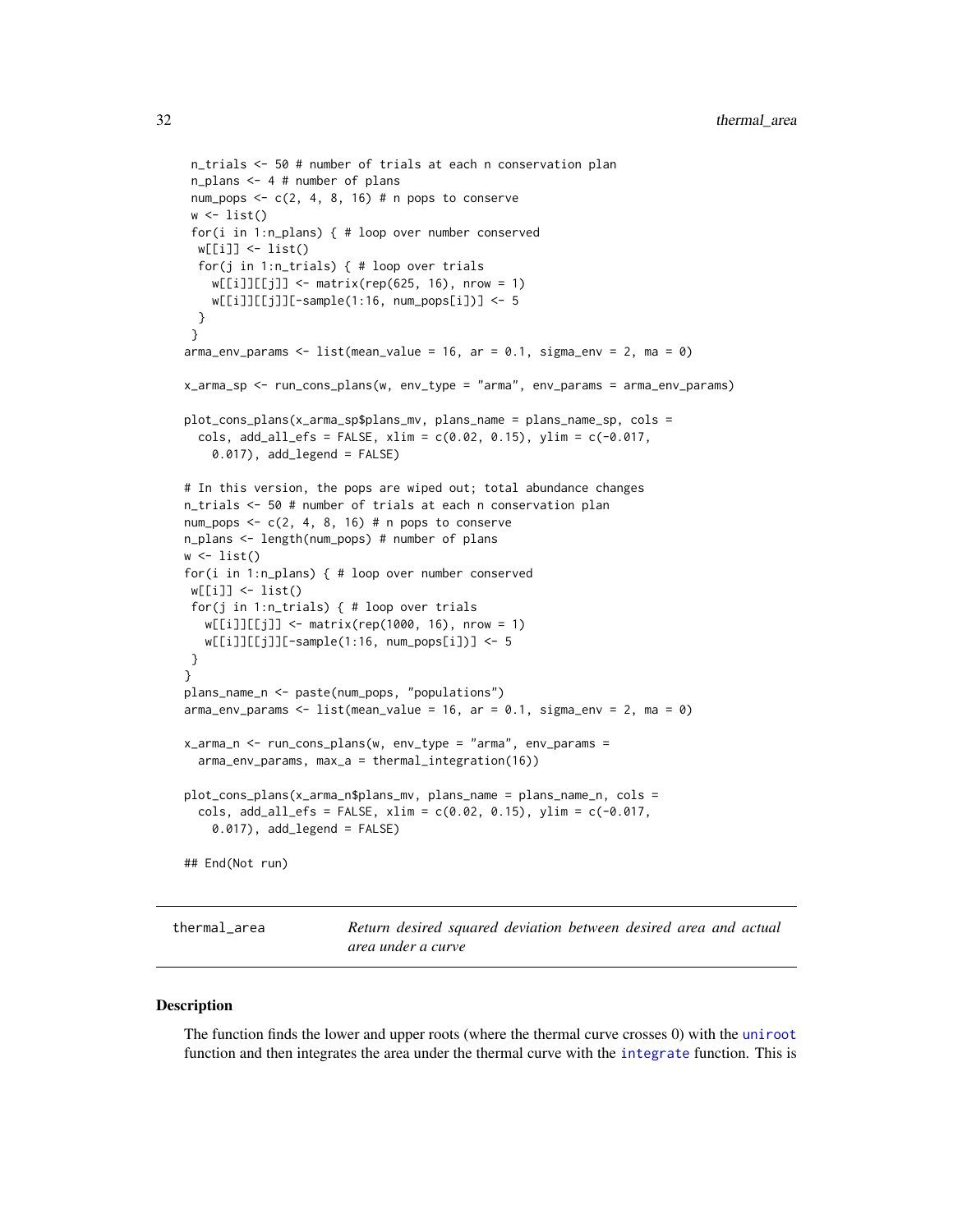## <span id="page-32-0"></span>thermal\_curve\_a 33

useful as part of the optimization routine in [optim\\_thermal](#page-20-2).

#### Usage

```
thermal_area(
 max_a,
 desired_area,
  optim_temp,
 width_param,
  lower = -5,
  upper = 40\mathcal{E}
```
#### Arguments

| max_a        | Maximum Ricker a productivity value     |
|--------------|-----------------------------------------|
| desired_area | Desired area under the thermal curve    |
| optim_temp   | Optimal temperature                     |
| width_param  | The width parameter as a numeric value. |
| lower        | Lower bound to pass to uniroot          |
| upper        | Upper bound to pass to uniroot          |

thermal\_curve\_a *Create thermal tolerance curves.*

## Description

Creates a quadratic thermal tolerance curve of the form: width\_param \* (temp - optim\_temp)^2 + max\_a Negative values are \*not\* returned as 0 for speed of computation. You should check for this after.

## Usage

```
thermal_curve_a(temp, optim_temp = 15, max_a = 1.4, width_param = 0.02)
```

| temp        | The input temperature value.                                                                                        |
|-------------|---------------------------------------------------------------------------------------------------------------------|
| optim_temp  | The optimal temperature.                                                                                            |
| max_a       | The maximum productivity parameter 'a' from a Ricker model (or whatever the<br>y-axis value is you want to return). |
| width_param | A parameter to control the width of the parabola. Smaller numbers make wider<br>parabolas.                          |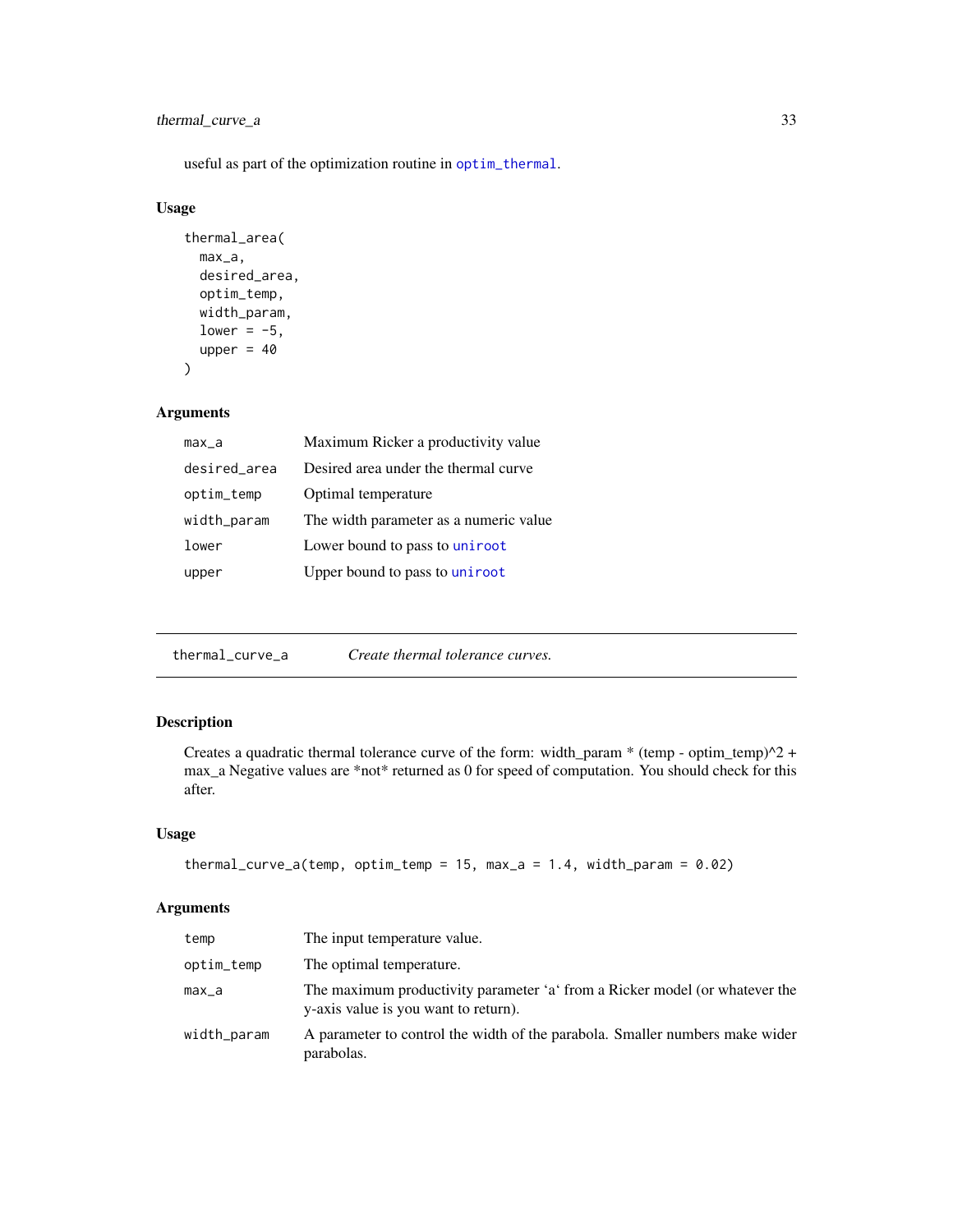#### Value

A productivity parameter given the location on a thermal tolerance curve.

#### Examples

```
x < - seq(5, 30, length.out = 200)
plot(x, thermal\_curve_a(x), ylab = "a", xlab = "Temperature", type= "1")
```
<span id="page-33-1"></span>thermal\_integration *Integrate thermal tolerance curves to get maximum Ricker a values*

## Description

Get maximum Ricker a values for a given number of populations. Useful for assembling multiple thermal tolerance curves in which each has the same total area under it.

#### Usage

```
thermal_integration(
  n_pop,
 width_params = c(seq(0.05, 0.02, length.out = n_pop/2), rev(seq(0.05, 0.02,
    length.out = n\_pop(2)),
 option_temps = seq(13, 19, length.out = n.pop),desired_area = 30
\mathcal{L}
```
#### Arguments

| n_pop        | The number of populations.                                                    |
|--------------|-------------------------------------------------------------------------------|
| width_params | Desired widths of the thermal tolerance curves.                               |
| optim_temps  | Temperature value at which to reach the peak of each thermal tolerance curve. |
| desired area | Desired area under each curve.                                                |

## Value

A vector of Ricker a values

## Examples

```
# Minimal example:
thermal_integration(16)
# Elaborate example:
optim_temps \leq seq(13, 19, length.out = 10)
widths <- c(seq(0.05, 0.02, length.out = 5), rev(seq(0.05, 0.02,
      length.out = 5))
```
<span id="page-33-0"></span>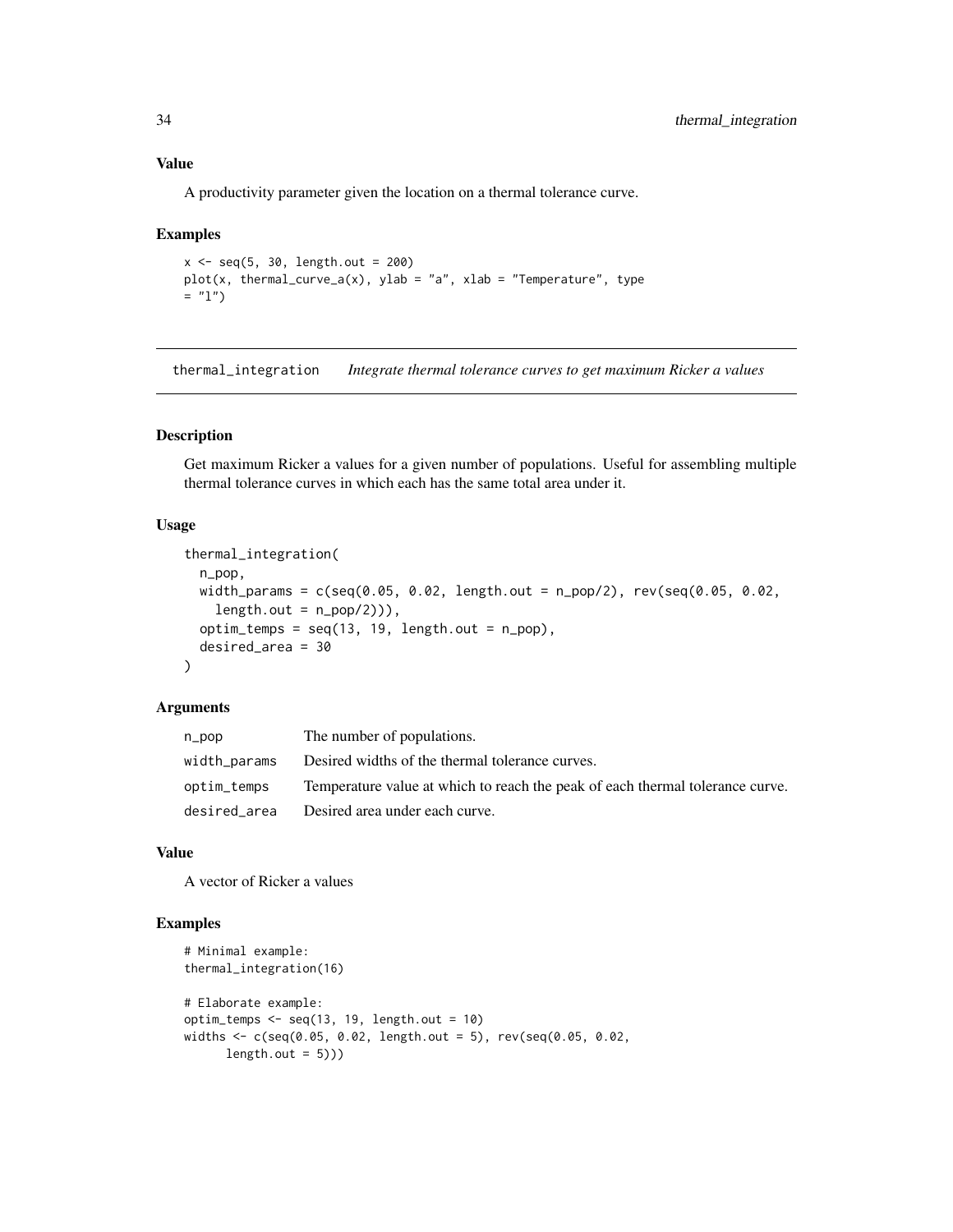```
heights \leq c(\text{seq}(2.8, 2.2, \text{length.out} = 5)), rev(\text{seq}(2.8, 2.2,length.out = 5))x \leq -\text{seq}(3, 29, \text{ length.out} = 200)plot(1, 1, xlim = c(4, 28), ylim = c(-0.01, 2.9), ylab = "Ricker
  productivity parameter (a)", xlab = "Environmental value", type =
  "n", yaxs = "i", las = 1)
for(i in 1:10) {
  a \leq thermal_curve_a(x, optim_temp = optim_temps[i], max_a =
    heights[i], width_param = widths[i])
  lines(x, a, col = "grey40", lwd = 1.5)
}
```
<span id="page-34-1"></span>VaR *Value at Risk*

## Description

Get the value at risk.

## Usage

 $VaR(x, probs = 0.05)$ 

|       | A numeric vector                                     |
|-------|------------------------------------------------------|
| probs | The probability cutoff to pass to the value at risk. |